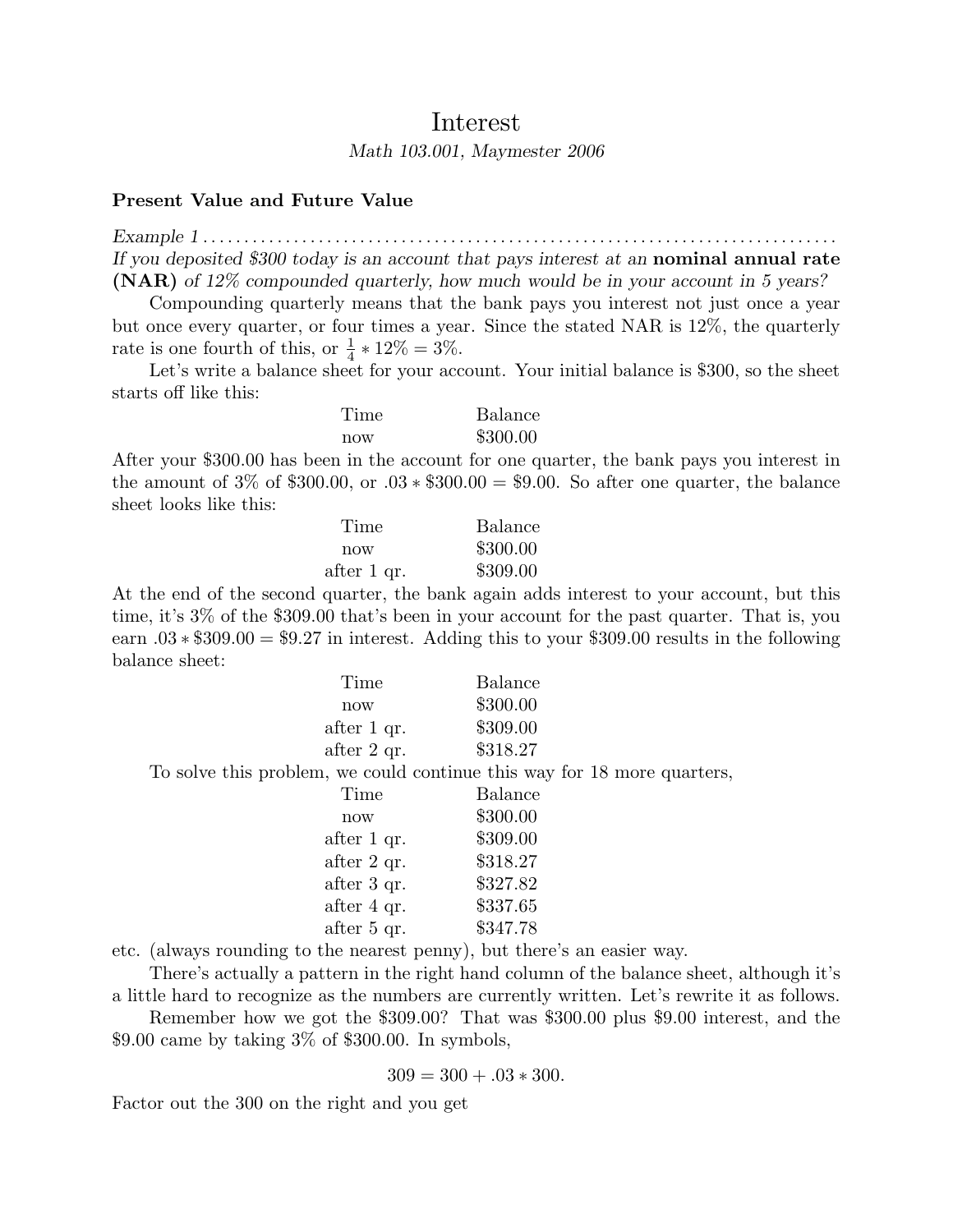or

$$
309 = 300(1 + .03)
$$

 $309 = 300(1.03)$ 

Similarly, the \$318.27 came from increasing \$309.00 by 3%:

$$
318.27 = 309.00 + .03 * 309.00
$$

$$
= 309.00(1.03)
$$

This points to an important fact. To increase a number by  $3\%$  is the same as multiplying the number by 1.03. Therefore each dollar amount in the balance sheet is 1.03 times the previous amount.

| Time        | <b>Balance</b>            |
|-------------|---------------------------|
| now         | \$300.00                  |
| after 1 qr. | $\$309.00 = 300.00(1.03)$ |
| after 2 qr. | $\$318.27 = 309.00(1.03)$ |
| after 3 qr. | $\$327.82 = 318.27(1.03)$ |
| after 4 qr. | $\$337.65 = 327.82(1.03)$ |
| after 5 qr. | $\$347.78 = 337.65(1.03)$ |
|             |                           |

etc.,

What's more, since  $309 = 300(1.03)$ , that means

$$
$318.27 = $309.00(1.03)
$$
  
= (\$300.00(1.03))(1.03)  
= \$300.00(1.03)<sup>2</sup>

and

$$
$327.82 = $318.27(1.03)
$$
  
=  $(300(1.03)^2)(1.03)$   
=  $300(1.03)^3$ 

so the balance sheet could be written

| Time        | <b>Balance</b>   |
|-------------|------------------|
| now         | \$300.00         |
| after 1 qr. | 300.00(1.03)     |
| after 2 qr. | $300.00(1.03)^2$ |
| after 3 qr. | $300.00(1.03)^3$ |
| after 4 qr. | $300.00(1.03)^4$ |
| after 5 qr. | $300.00(1.03)^5$ |

The pattern is that, after any number of quarters, the balance is \$300.00 times 1.03 raised to the number of quarters. More compactly, the balance after  $n$  quarters will be  $$300.00(1.03)<sup>n</sup>$ . Therefore the balance after 20 quarters (= 5 years) will be

 $$300.00(1.03)^{20} = $541.83.$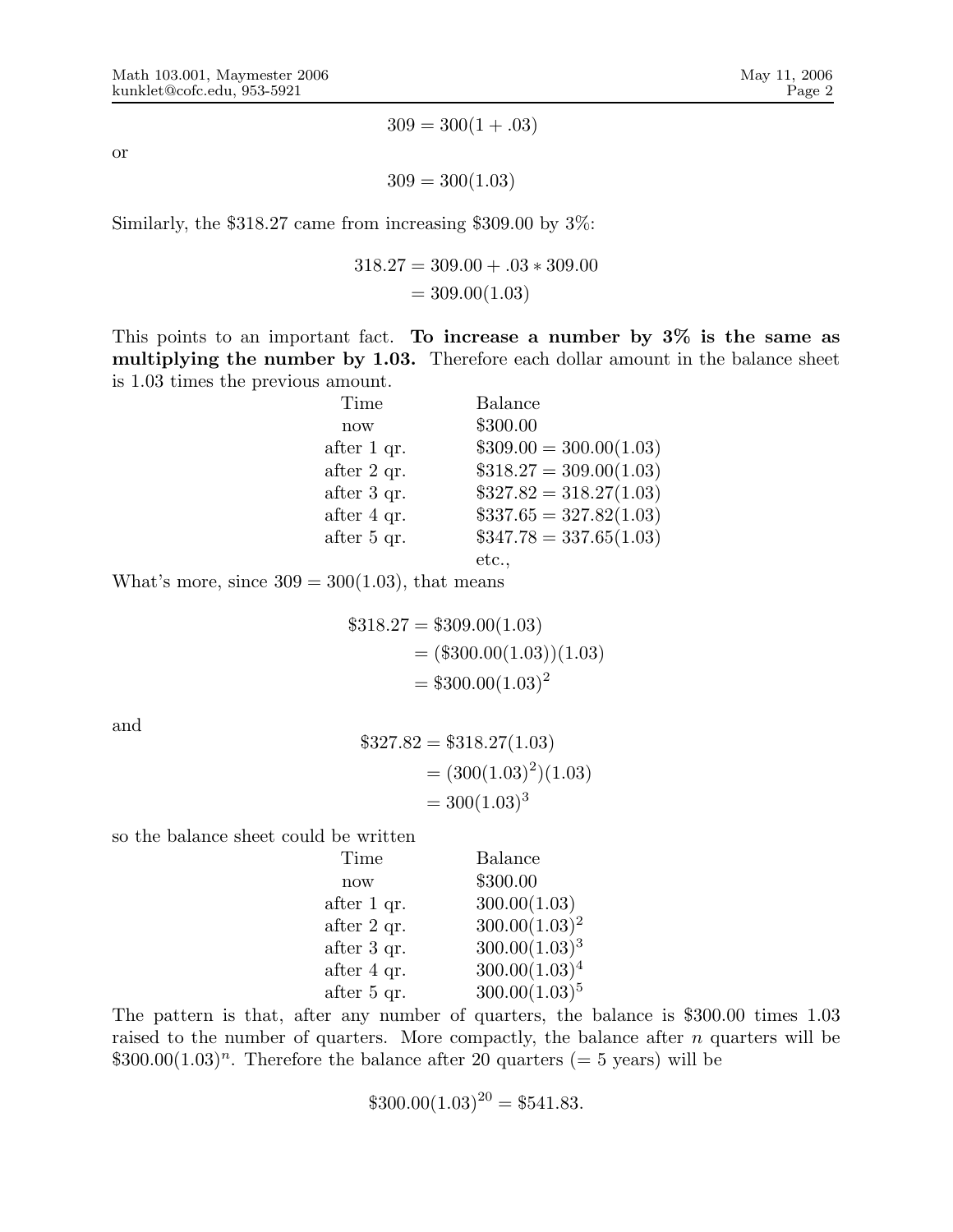. . . . . . . . . . . . . . . . . . . . . . . . . . . . . . . . . . . . . . . . . . . . . . . . . . . . . . . . . . . . . . . . . . . . . .End of Example 1

In these circumstances, we say that \$541.83 is the future value of \$300, and that the present value of \$541.83 is \$300. Whenever we use the words present or future value, it must be in reference to some particular interest rate, compounding scheme, and length of investment.

The length of time between interest payments is called the compounding **period**, and rate at which the bank pays interest in one period is called the **periodic interest rate**. In Example 1, the period was a quarter year (three months) and periodic interest rate was 3%. The periodic interest rate is always the NAR divided by the number of interest periods in one year. In general, the relationship between future and present values is

 $(\text{future value}) = (\text{present value})(1 + \text{periodic interest rate})^{\text{number of periods}}$ 

or, more simply,

 $F = P(1 + i)^n$ 

The variables in these (and all future) equations are:

 $P =$ Present value  $F =$  Future value  $R =$ Rent (to be discussed later)  $i =$  periodic interest rate  $n =$  length of investment time, measured in periods

Example 2 . . . . . . . . . . . . . . . . . . . . . . . . . . . . . . . . . . . . . . . . . . . . . . . . . . . . . . . . . . . . . . . . . . . . . . . . . . . . . How much money should you deposit today in an account paying NAR 3% compounded monthly so that, after five years, your balance will be \$500.00?

In other words, what is the present value of \$500.00 in five years under this interest scheme? Since \$500 is the balance in the future,  $F = $500$ . The number of interest periods, in this case months, in five years is  $n = 5 * 12 = 60$ , and the interest rate per period is  $.03 \div 12 = .0025$ . To find P, we solve the equation

$$
500 = P(1.0025)^{60}
$$

so that

$$
P = \frac{500}{(1.0025)^{60}} = 430.43.
$$

. . . . . . . . . . . . . . . . . . . . . . . . . . . . . . . . . . . . . . . . . . . . . . . . . . . . . . . . . . . . . . . . . . . . . .End of Example 2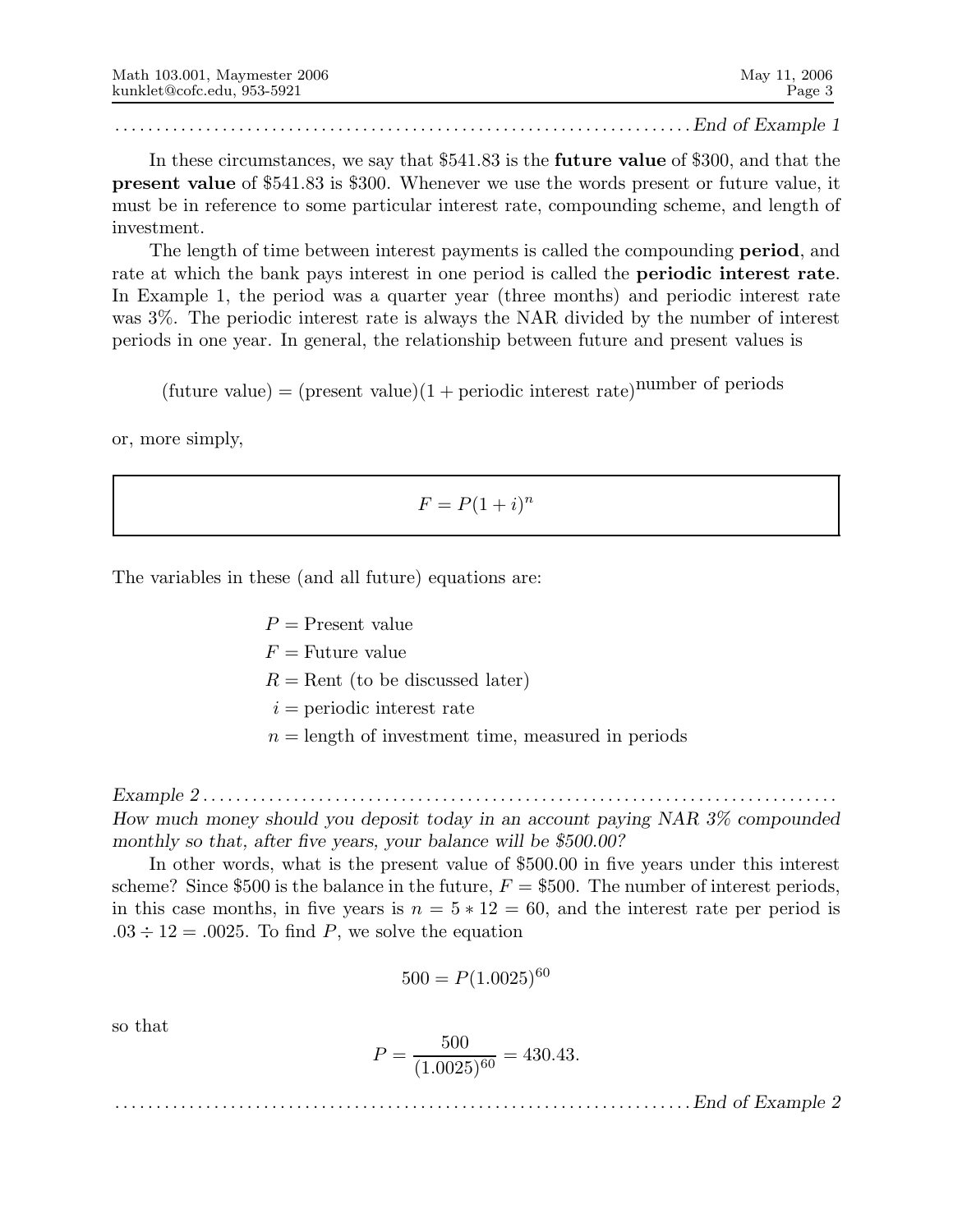Solving for P in the F vs. P formula above is equivalent to using the formula

$$
P = \frac{F}{(1+i)^n}
$$

#### Effective Annual Yield

Effective annual yield is a concept used to compare bank accounts with different interest rates and compounding schemes.

 $Example 3 \ldots \ldots \ldots \ldots \ldots \ldots$ Bank A offers its depositors an NAR of 3% compounded semiannually, while Bank B pays NAR 3.25% compounded quarterly. Which is the better deal for depositors?

To answer that question, imagine depositing one dollar in each account. The balance over your original dollar is the effective annual yield for that account.

One dollar in Bank A, left alone for one year, will turn into

$$
1\left(1+\frac{.03}{2}\right)^2 = 1.030225
$$

while a dollar in Bank B will grow to

$$
1\left(1+\frac{.0325}{4}\right)^4 = 1.032898243\ldots
$$

The effective annual yield at Bank A is 3.0225%, while at Bank B the effective annual yield is 3.2898243%. Bank B is a better deal for depositors.

. . . . . . . . . . . . . . . . . . . . . . . . . . . . . . . . . . . . . . . . . . . . . . . . . . . . . . . . . . . . . . . . . . . . . .End of Example 3

Important note: Don't round these both to 3%! There is a difference between these two annual rates that will show up when we invest a larger amount for a longer time. Note also that we don't need a special formula to calculate effective annual yield; just calculate the future value of one dollar deposited in each bank for one year, and the effective annual yield will be the amount added to your original dollar.

We say that the **nominal** interest rate at Bank A is 3\%, to distinguish it from the effective annual yield. The reason for calling  $3.0225\%$  the *effective* rate of interest is that, provided you keep your money in the bank for a whole number of years, an account that pays NAR 3% compounded semiannually will pay exactly the same as an account that pays NAR 3.0225% compounded annually.

For instance, if I deposit \$1000 in Bank A for 7 years, I'll end up with

$$
$1000\left(1+\frac{.03}{2}\right)^{14} = $1231.76,
$$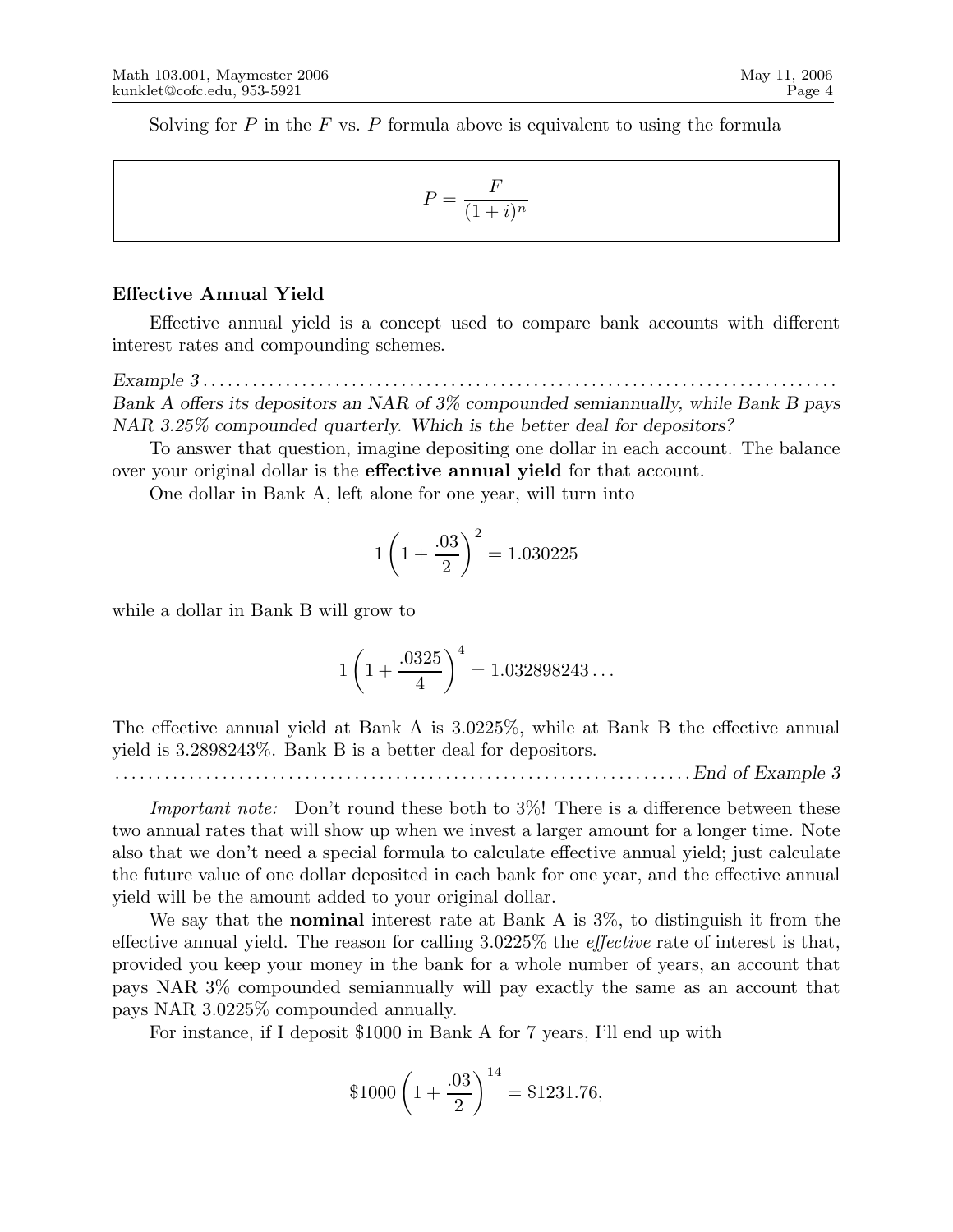and if I deposit \$1000 in a bank paying NAR 3.0225% compounded annually for 7 years, I'll end up with exactly the same amount,

$$
$1000(1.030225)^7 = $1231.76.
$$

Typically, when a bank is trying to attract depositors, it advertises its effective annual yield, and when it's trying to attract borrowers, it advertises its NAR.

### Average Rate of Growth

When something we purchase as an investment, such as stock or property, grows (or declines) in value at a variable rate, we can measure its performance by calculating its average rate of growth.

Example 4 . . . . . . . . . . . . . . . . . . . . . . . . . . . . . . . . . . . . . . . . . . . . . . . . . . . . . . . . . . . . . . . . . . . . . . . . . . . . . Suppose a share of stock was worth \$100 on Jan. 1, 1995, and \$175 on Jan. 1, 2000. Find its annual average rate of growth over this time period.

You should think of the average annual rate of growth as the NAR i a bank would have to pay, compounding once a year, in order for \$100 to grow to \$175 over the five years in question. Set  $P = $100, F = $175, n = 5$ , and solve for i in the equation

$$
$175 = $100(1+i)^5.
$$

Divide by \$100:

$$
1.75 = (1+i)^5.
$$

To get at *i*, we have to get rid of the exponent. Raise both sides to the power  $\frac{1}{5}$  and use the rule that  $(x^a)^b = x^{a\overline{b}}$ 

$$
1.75^{\frac{1}{5}} = ((1+i)^5)^{\frac{1}{5}} = 1+i.
$$

Therefore

$$
i = 1.75^{\frac{1}{5}} - 1 = .11842691472...
$$

That is, the stock grew at the average rate of approximately 11.8% per year. A investment in this stock between Jan 1, 1995 and Jan 1, 2000 would have resulted in the same outcome as a deposit in a bank paying 11.842. . . % effective annual yield.

. . . . . . . . . . . . . . . . . . . . . . . . . . . . . . . . . . . . . . . . . . . . . . . . . . . . . . . . . . . . . . . . . . . . . .End of Example 4

In, general if we solve for  $i$  in the  $P$ -to- $F$  formula, the result is

$$
i=\left(\frac{F}{P}\right)^{\frac{1}{n}}-1
$$

If the investment falls in value, then its average annual rate of growth is negative, and could be called its rate of decline.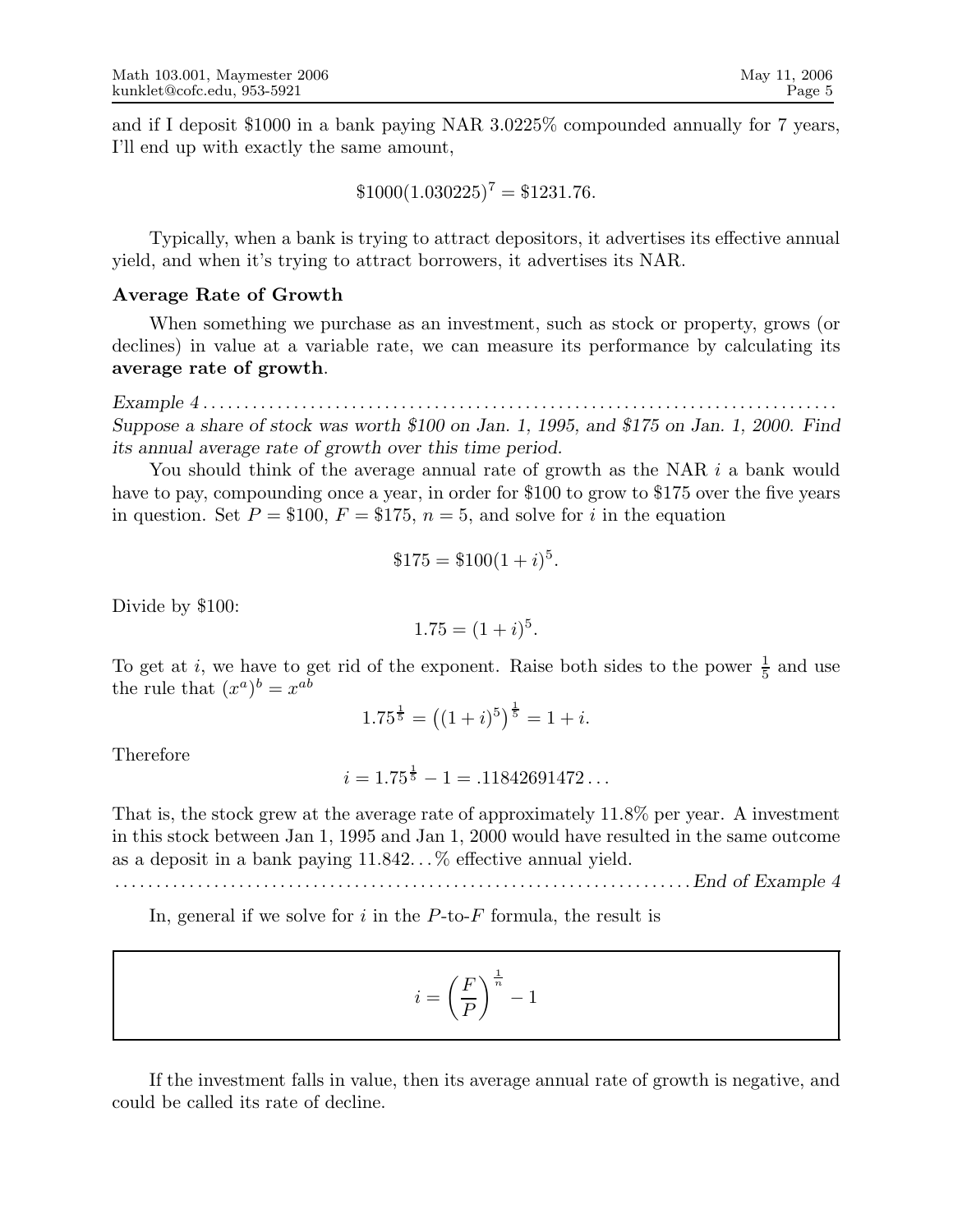Example 5 . . . . . . . . . . . . . . . . . . . . . . . . . . . . . . . . . . . . . . . . . . . . . . . . . . . . . . . . . . . . . . . . . . . . . . . . . . . . . A share of stock, once worth \$30, is worth only \$21 three years later. Find its avarage rate of decline.

Using  $F = 21$  and  $P = 30$  and  $n = 3$ , we find

$$
i = \left(\frac{21}{30}\right)^{\frac{1}{3}} - 1 = -.112095998...
$$

and therefore the stock fell in value an average of approximately 11.2% per year.

. . . . . . . . . . . . . . . . . . . . . . . . . . . . . . . . . . . . . . . . . . . . . . . . . . . . . . . . . . . . . . . . . . . . . .End of Example 5

#### Rent

We'll use the word **Rent** to describe any amount that is paid (to a creditor) or invested (in a bank account) each interest period. Rent will be denoted by the letter R.

Example 6 . . . . . . . . . . . . . . . . . . . . . . . . . . . . . . . . . . . . . . . . . . . . . . . . . . . . . . . . . . . . . . . . . . . . . . . . . . . . .

Invest \$500 on the first of each month for 24 months, and what will you have in your account after making your last deposit? Suppose your account pays NAR 8.04%, compounded monthly.

To find the answer, figure out how much each \$500 deposit will grow by the time the two years are over. The periodic interest rate is  $.0804 \div 12 = .0067$ .

- The first \$500 deposited will be in your account for 23 months by the time we check the balance. It therefore contributes  $500(1.0067)^{23}$  to your final balance.
- The second \$500 will be in your account for 22 months, contributing  $500(1.0067)^{22}$  to the final balance.

Continuing along these lines,

- the second-to-last deposit contributes 500(1.0067) to your final balance, and
- the last deposit contributes 500.

Therefore, the total in your account after making the last deposit will be

$$
500(1.0067)^{23} + 500(1.0067)^{22} + \dots + 500(1.0067)^{2} + 500(1.0067) + 500
$$
  
= 500(1.0067<sup>23</sup> + 1.0067<sup>22</sup> + \dots + 1.0067<sup>2</sup> + 1.0067 + 1)

Using a factoring formula from algebra, we can calculate the sum inside the parentheses with calculating its 24 terms.

As you will recall,

$$
(x-1)(x+1) = x^2 - 1
$$

and

$$
(x-1)(x^2 + x + 1) = x^3 - 1.
$$

In case you'd forgotten the second of these formulas, you can verify it by multiplying out the left side and obtaining the right:

$$
(x-1)(x2 + x + 1) = x3 + x2 + x
$$
  

$$
-x2 - x - 1
$$
  

$$
= x3 - 1.
$$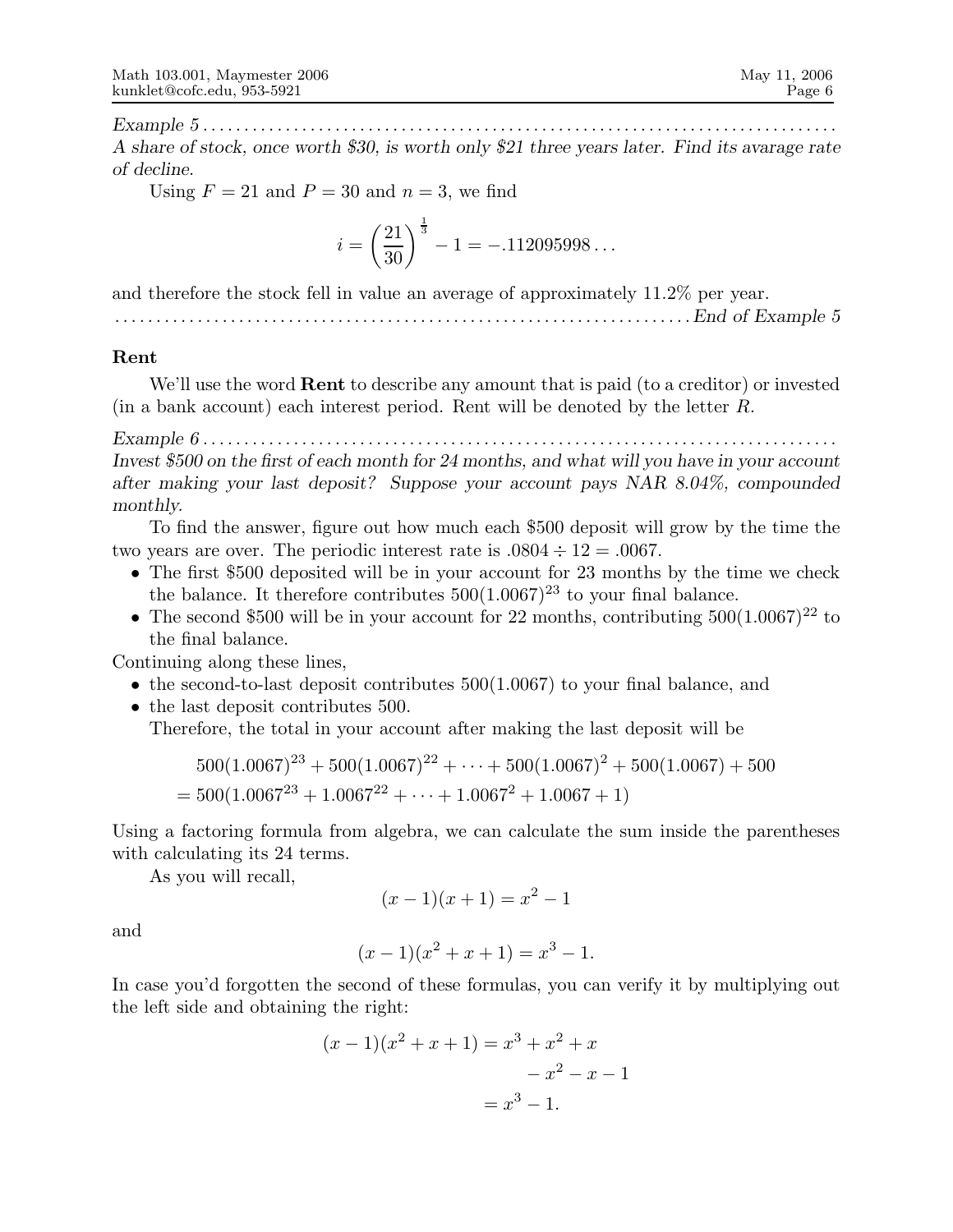In the same way, one could multiply out

$$
(x-1)(x3 + x2 + x + 1) = x4 + x3 + x2 + x
$$
  

$$
-x3 - x2 - x - 1
$$
  

$$
= x4 - 1
$$

to obtain the rule

$$
(x-1)(x3 + x2 + x + 1) = x4 - 1.
$$

Similarly,

$$
(x-1)(x4 + x3 + x2 + x + 1) = x5 - 1
$$

and

$$
(x-1)(x5 + x4 + x3 + x2 + x + 1) = x6 - 1.
$$

As you can probably guess, the rule is

$$
(x-1)(x^{n-1} + x^{n-2} + \dots + x^2 + x + 1) = x^n - 1.
$$

If we divide by  $x - 1$ , the result is

$$
x^{n-1} + x^{n-2} + \dots + x^2 + x + 1 = \frac{x^n - 1}{x - 1}.
$$

Getting back to Example 6, if  $x = 1.0067$  and  $n = 24$ , this says

$$
1.0067^{23} + 1.0067^{22} + \dots + 1.0067^{2} + 1.0067 + 1 = \frac{1.0067^{24} - 1}{1.0067 - 1}
$$

so the total amount in you account after making the last deposit in this example is

$$
$500\left(\frac{1.0067^{24} - 1}{1.0067 - 1}\right) = $12,971.67.
$$

. . . . . . . . . . . . . . . . . . . . . . . . . . . . . . . . . . . . . . . . . . . . . . . . . . . . . . . . . . . . . . . . . . . . . .End of Example 6

Under these circumstances, we say that the future value of these 24 payments is \$12,971.67.

In general, the future value  $F$  of  $n$  rent payments of size  $R$  is the amount that could be gotten by depositing those payments into a bank account and letting the interest accumulate:

$$
F = \frac{R((1+i)^n - 1)}{i}
$$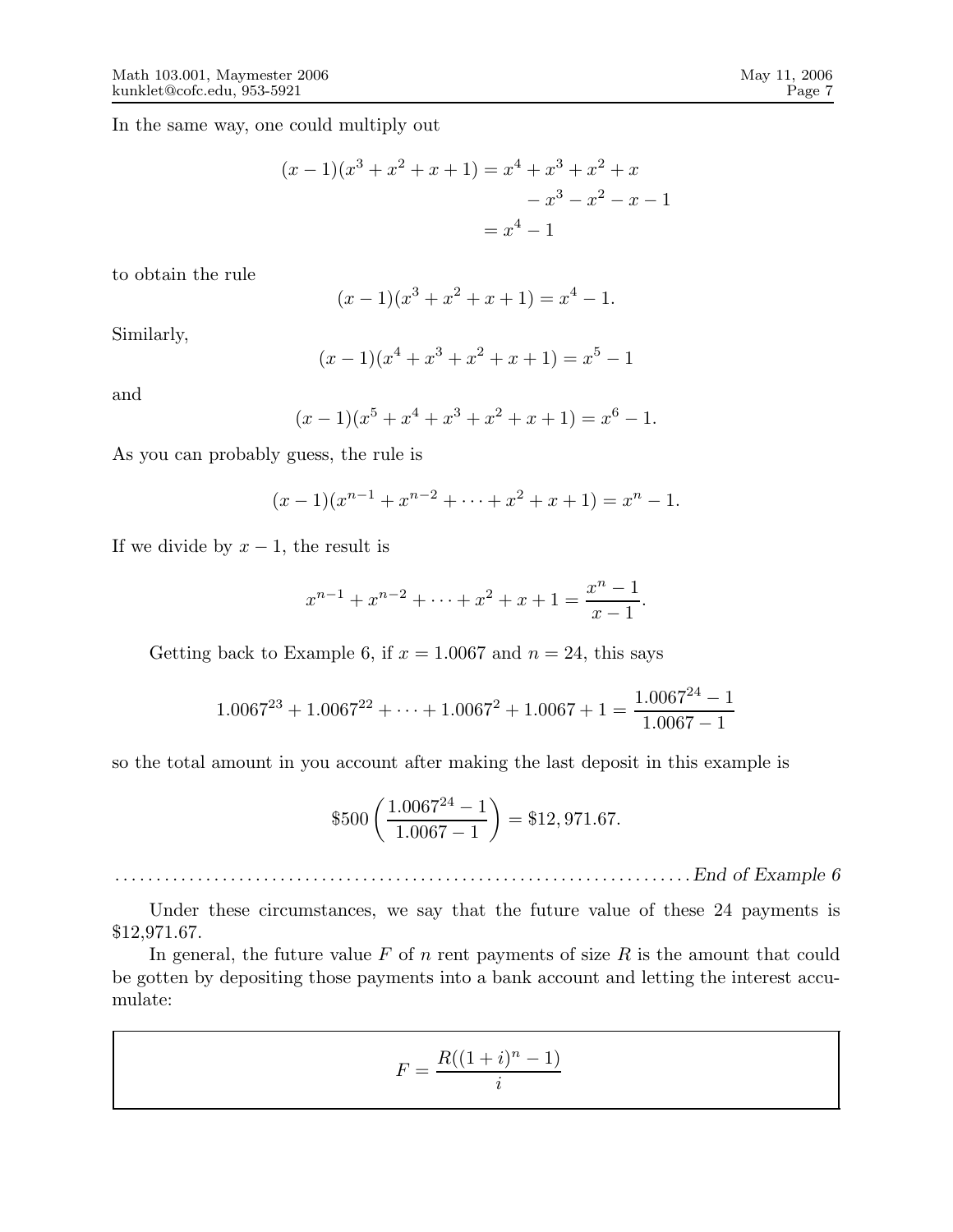$Example 7... \ldots \ldots \ldots \ldots \ldots$ I want to save up \$25,000 in 20 years by making monthly deposits into an account that pays NAR 9.96% compounded monthly. How much must I invest each month?

In other words, what must R be for the future value of these deposits to be \$25,000? Since  $i = .0996 \div 12 = .0083$ , the formula above implies that

$$
25000 = \frac{R(1.0083^{240} - 1)}{.0083}
$$

so, solving for R,

$$
R = \frac{25000(.0083)}{1.0083^{240} - 1} = 33.09
$$

. . . . . . . . . . . . . . . . . . . . . . . . . . . . . . . . . . . . . . . . . . . . . . . . . . . . . . . . . . . . . . . . . . . . . .End of Example 7

Solving for  $R$  in the  $F$  vs.  $R$  formula is the same as using this formula:

$$
R = \frac{Fi}{((1+i)^n - 1)}
$$

It is remarkable but correct that we need to invest so very little regularly to acquire such a large sum: our total deposits are only  $240 * $33.09 = $7941.60$ , so the total interest we earned over the twenty years must have been

$$
$25,000 - $7941.60 = $17,058.40.
$$

We would have had to invest even less provided we were able to put it all up front at the beginning of the twenty years. To see exactly how much, calculate the present value of \$25,000:

$$
P = \frac{25000}{1.0083^{240}} = 3438.71.
$$

That is, \$3438.71 invested today at 9.96% compounded monthly will turn into \$25,000 in twenty years.

#### Amortized Loans

To amortize a loan means to figure out how the loan can be paid back exactly, with interest, in equal installments.

Example 8 . . . . . . . . . . . . . . . . . . . . . . . . . . . . . . . . . . . . . . . . . . . . . . . . . . . . . . . . . . . . . . . . . . . . . . . . . . . . . If I borrow \$8000.00 today to be repaid in 60 equal monthly payments, what should be the size of my monthly payments? Assume that my bank charges interest me at NAR 18% compounded monthly, and that my first payment if due one month from today.

First of all, the answer is *not*  $$8000 \div 60$ , since my debt grows with interest, specifically at the monthly rate of  $.18 \div 12 = .015$ . Even though, in this problem, I pay interest to the bank and not vice-versa, the rules of calculating interest are the same. For instance, if I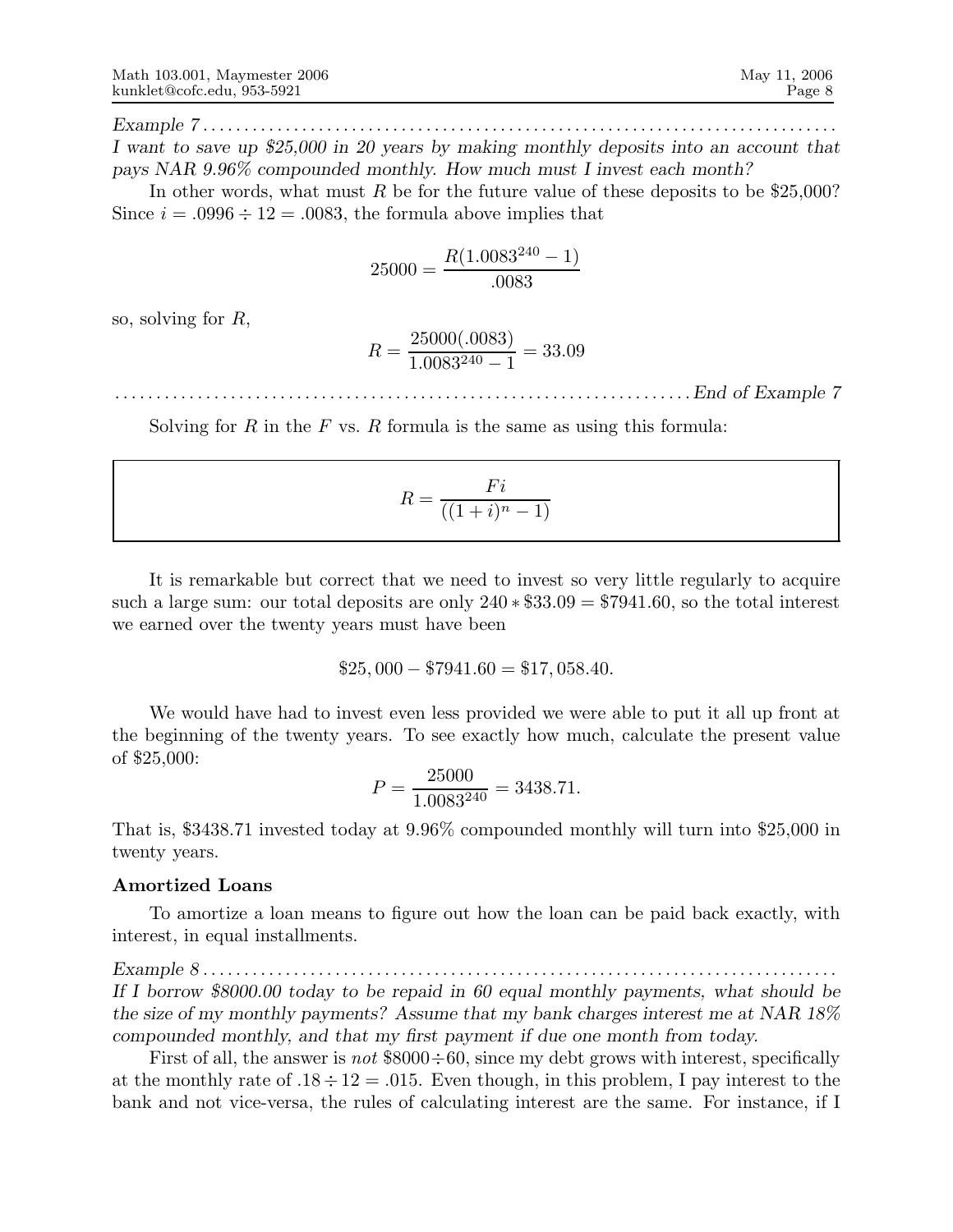didn't make *any* payments to the bank, then after 5 years (60 months) my original debt of  $P = $8000$  would grow to

$$
F = $8000(1.015)^{60} = $19,545.76.
$$

One way to discover the size of my monthly payment is to rephrase the question as follows. What amount, deposited monthly for 60 months, would grow to  $F = $19,545.76$  on the day of my last deposit (which I could then use to eliminate my debt to the bank)? This is the same sort of problem we solved in Example 7. Using the  $R$  vs.  $F$  formula, we find

$$
R = \frac{\$19,545.76(.015)}{(1.015^{60} - 1)} = \$203.15.
$$

That is, I'll pay off my debt to the bank in 60 monthly payments of size \$203.15, beginning one month after the date of the loan.

. . . . . . . . . . . . . . . . . . . . . . . . . . . . . . . . . . . . . . . . . . . . . . . . . . . . . . . . . . . . . . . . . . . . . .End of Example 8

In the previous example we used our two previous formulas, one relating  $F$  to  $P$ , and another relating  $F$  to  $R$ , to get a relationship between  $P$  and  $R$ . In general, if we set equal the two expressions for  $F$ :

$$
P(1+i)^n = \frac{R((1+i)^n - 1)}{i}
$$

and solve for  $P$ , we get

$$
P = \frac{R((1+i)^n - 1)}{(1+i)^n i}
$$

If we solve for  $R$  instead, the formula becomes

$$
R = \frac{P(1+i)^{n}i}{((1+i)^{n} - 1)}
$$

Example 9 . . . . . . . . . . . . . . . . . . . . . . . . . . . . . . . . . . . . . . . . . . . . . . . . . . . . . . . . . . . . . . . . . . . . . . . . . . . . . You need to borrow some money to buy a car and can afford to pay \$150 per month. If the current NAR on 5-year used car loans is 14.4% compounded monthly, how much can you borrow? What would be the total interest paid on your loan?

With  $n = 60$  monthly payments, monthly interest rate  $i = .144 \div 12 = .012$ , and monthly payments of size  $R = $150$ , the loan amount would be

$$
P = \frac{\$150(1.012^{60} - 1)}{1.012^{60} * .012} = \$6389.46.
$$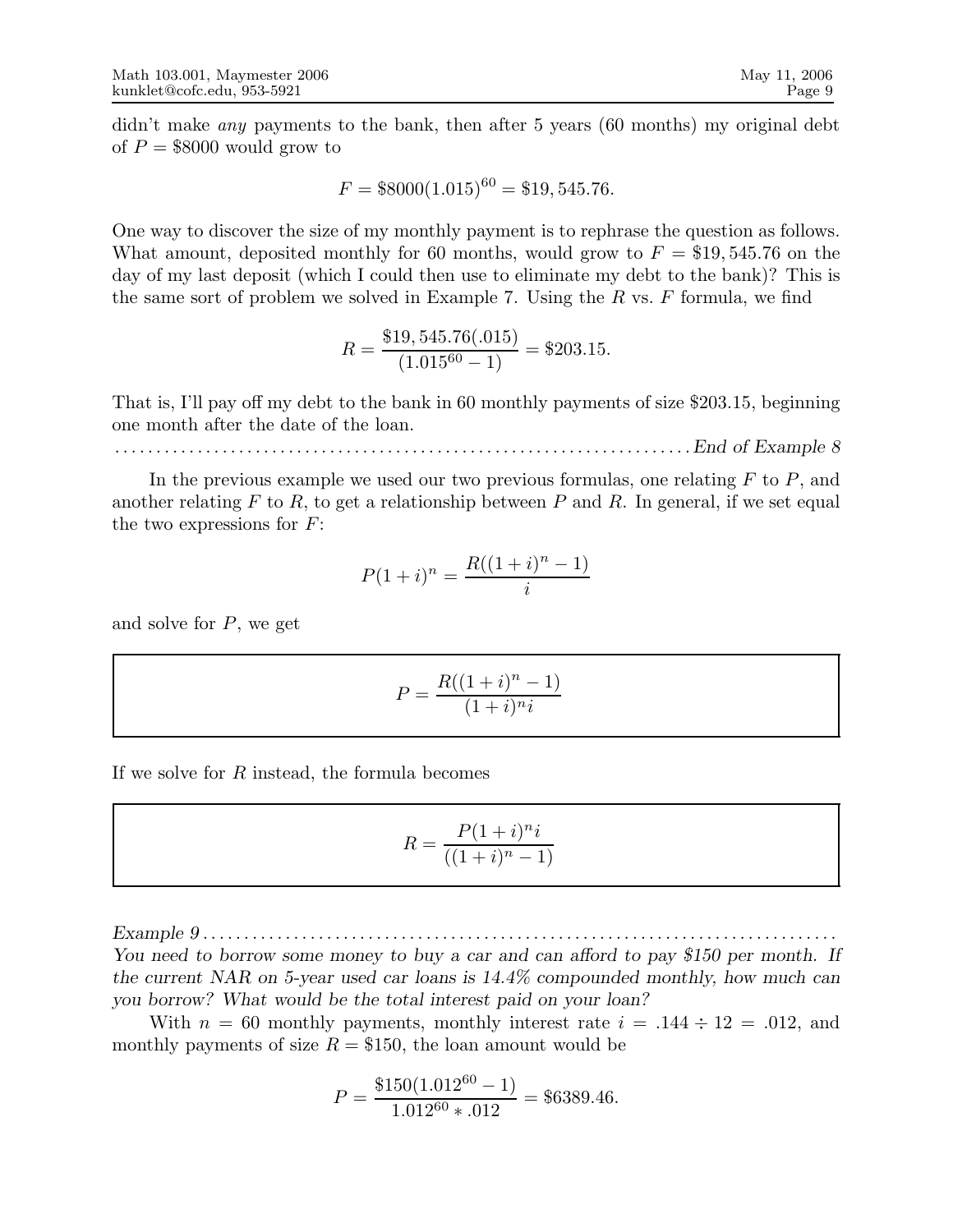Total payments for this loan would be 60∗\$150 = \$9000, so the total interest paid must be \$9000 − \$6389.46 = \$2610.54. (If you're not keen on paying \$2610.54 in interest charges, borrow less on a shorter term loan!)

. . . . . . . . . . . . . . . . . . . . . . . . . . . . . . . . . . . . . . . . . . . . . . . . . . . . . . . . . . . . . . . . . . . . . .End of Example 9

The relationship between the times at which  $P, F$ , and  $R$  occur can be pictured on a timeline, as in the figure below.



The length of time between P and F is n compounding periods. (In the figure,  $n = 8$ .) To derive the R-formulas in this handout, it was assumed that the  $n$  payments of size  $R$ begin one period after the "present" and end on the same day as the "future." This is consistent with practical experience when borrowing money; P dollars are borrowed today to be paid back in n equal payments on size  $R$  beginning one interest period after the date of the loan.

Example 10 . . . . . . . . . . . . . . . . . . . . . . . . . . . . . . . . . . . . . . . . . . . . . . . . . . . . . . . . . . . . . . . . . . . . . . . . . . . . Suppose the winner of the South Carolina Lottery is to receive four million dollars, paid in 10 yearly installments of \$400,000 each, beginning today. If the current NAR available to the state is 8%, what is the present value of this schedule of payments?

To rephrase the question, how much money would the South Carolina state government have to set aside today to ensure that it can make all 25 payments?

This case is different from the case assumed in our formulas in that the present value is to be calculated for the day of the first payment. In a picture,

$$
P=?
$$
\n
$$
5400K
$$
\n
$$
5400K
$$
\n
$$
5400K
$$
\n
$$
5400K
$$
\n
$$
5400K
$$
\n
$$
5400K
$$
\n
$$
5400K
$$
\n
$$
5400K
$$
\n
$$
5400K
$$
\n
$$
5400K
$$
\n
$$
5400K
$$
\n
$$
5400K
$$
\n
$$
5400K
$$

We can make do with our existing formulas if we first calculate the present value  $P_1$ of the last 9 payments,

$$
P_1 = ?
$$

## *\$400K \$400K \$400K \$400K \$400K \$400K \$400K \$400K \$400K*

and then add the first payment's value. Using  $n = 9$  in the R to P formula, we calculate

$$
P_1 = \frac{\$400000((1.08)^9 - 1)}{(1.08)^9(.08)}
$$
  
= \\$2498755.16,

and so the present value of the 10 payments is

 $P = P_1 + $400000 = $2898755.16.$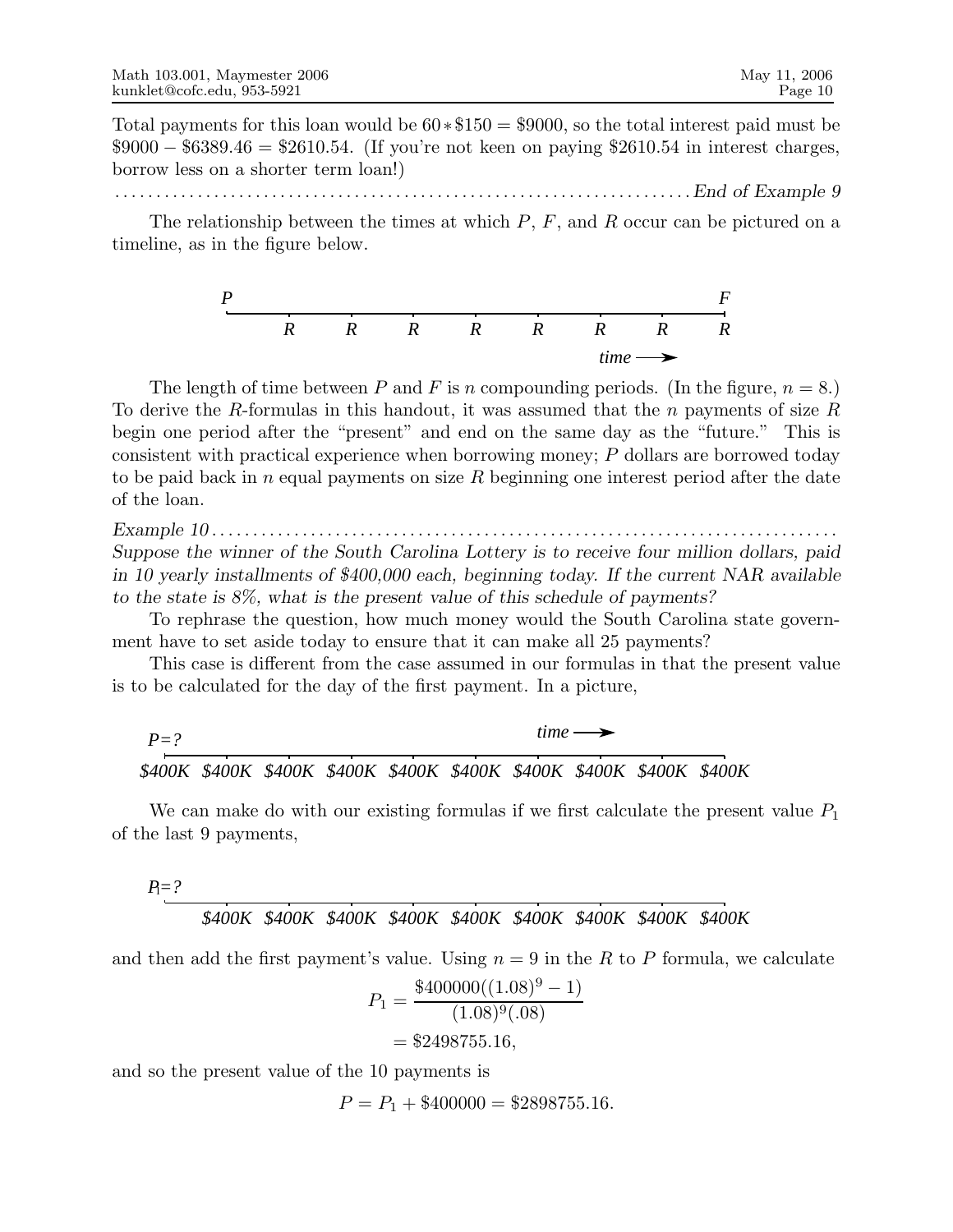In effect, the "ten million dollar" prize is actually worth a little under three million today. . . . . . . . . . . . . . . . . . . . . . . . . . . . . . . . . . . . . . . . . . . . . . . . . . . . . . . . . . . . . . . . . . . . . .End of Example 10

## Amortization Schedules

When we pay back a loan with interest in regular payments, it is possible to break each month's payment down into interest and principle, showing exactly how much interest we're paying and what we still owe. (This is also important for tax purposes, since interest paid on home mortgages is currently deductible.) When we do this for every month in the life of the loan, the result is called an amortization schedule.

Example 11 . . . . . . . . . . . . . . . . . . . . . . . . . . . . . . . . . . . . . . . . . . . . . . . . . . . . . . . . . . . . . . . . . . . . . . . . . . . . Suppose you borrow \$1000 at 12% NAR and pay it back in ten months, beginning one month after the day of the loan. Write an amortization schedule for the life of the loan.

The periodic interest rate is .01. Since  $P = 1000$ , the size R of your monthly payment will be

$$
R = \frac{1000(1.01)^{10}.01}{1.01^{10} - 1} = 105.58,
$$

so the loan will be paid back in 10 monthly installments of \$105.58.

By the time you make your first payment, you've had the bank's \$1000 for one month, so you owe .01∗1000 = 10 dollars interest. Therefore your first payment reduces your debt to the bank, or **principal**, by \$95.58, and you now owe  $$1000 - $95.58 = $904.42$ .

| month | payment | interest | principal | balance due |
|-------|---------|----------|-----------|-------------|
|       |         |          |           | 1000.00     |
|       | 105.58  | 10.00    | 95.58     | 904.42      |

When you make your second payment, you've owed the bank 904.42 for one month, on which the interest due is  $.01 * 904.42 = 9.04$ , so that much of your payment of 105.58 is interest, and the rest  $(105.58 - 9.04 = 96.54)$  reduces the remaining balance of your loan.

| month          | payment | interest | principal | balance due |
|----------------|---------|----------|-----------|-------------|
| $\Omega$       |         |          |           | 1000.00     |
| $\mathbf{1}$   | 105.58  | 10.00    | 95.58     | 904.42      |
| $\overline{2}$ | 105.58  | 9.04     | 96.54     | 807.88      |

Continuing this way for the life of the loan, we get

| month          | payment | interest | principal | balance due |
|----------------|---------|----------|-----------|-------------|
| 0              |         |          |           | 1000.00     |
|                | 105.58  | 10.00    | 95.58     | 904.42      |
| $\overline{2}$ | 105.58  | 9.04     | 96.54     | 807.88      |
| 3              | 105.58  | 8.08     | 97.50     | 710.38      |
| $\overline{4}$ | 105.58  | 7.10     | 98.48     | 611.90      |
| 5              | 105.58  | 6.12     | 99.46     | 512.44      |
| 6              | 105.58  | 5.12     | 100.46    | 411.98      |
| 7              | 105.58  | 4.12     | 101.46    | 310.52      |
| 8              | 105.58  | 3.11     | 102.47    | 208.05      |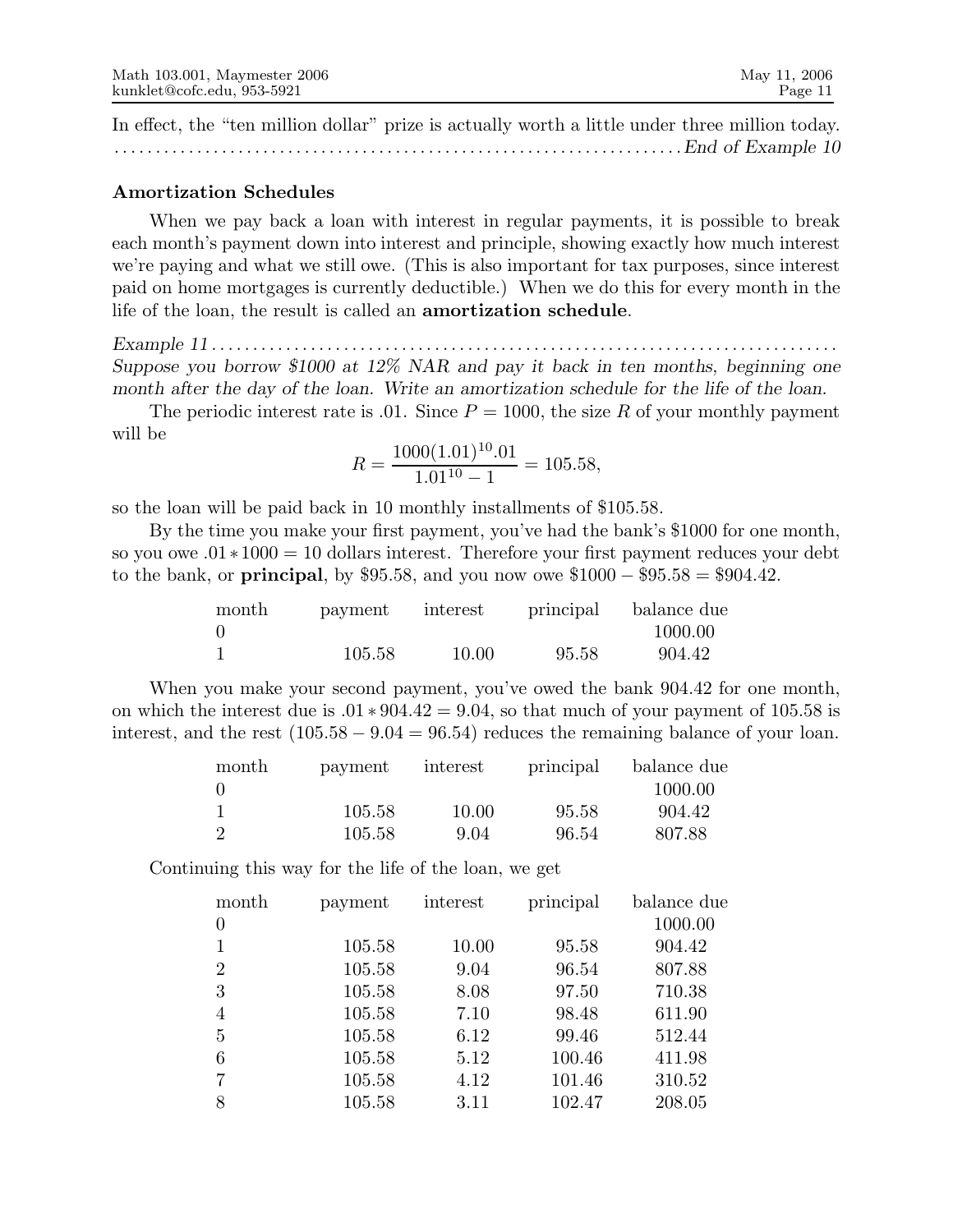| Math 103.001, Maymester 2006<br>kunklet@cofc.edu, 953-5921 |        |      |        |        | May 11, 2006<br>Page 12 |
|------------------------------------------------------------|--------|------|--------|--------|-------------------------|
|                                                            | 105.58 | 2.08 | 103.50 | 104.55 |                         |
|                                                            | 105.58 | 1.05 | 104.53 | 0.02   |                         |
|                                                            |        |      |        |        | . End of Example 11     |

Note that each month, as your debt decreases, so does the portion of your monthly payment that goes towards interest.

The remaining balance of 2 cents is the result of our having to round all computations to the nearest penny. If we could carry out calculations to an unlimited number of decimals, the final balance would be exactly zero. (In practice, the bank would probably inform the borrower that the final payment should be \$105.60.)

On a loan with longer life, a home mortgage loan for instance, the early payments consist almost entirely of interest, as the next example demonstrates.

Example 12 . . . . . . . . . . . . . . . . . . . . . . . . . . . . . . . . . . . . . . . . . . . . . . . . . . . . . . . . . . . . . . . . . . . . . . . . . . . . Suppose Junie B. borrows \$200,000 at 6.96% NAR and pays it back over the course of 30 years (typical for home mortgages). Write an amortization schedule for the first year of the loan. How much interest does Junie B. pay in the first year?

Repeating the steps illustrated in Example 11, we arrive at

| month          | payment | interest | principal | balance due |
|----------------|---------|----------|-----------|-------------|
| 0              |         |          |           | 200000.00   |
|                | 1325.24 | 1160.00  | 165.24    | 199834.76   |
| $\overline{2}$ | 1325.24 | 1159.04  | 166.20    | 199668.56   |
| 3              | 1325.24 | 1158.08  | 167.16    | 199501.40   |
| 4              | 1325.24 | 1157.11  | 168.13    | 199333.27   |
| 5              | 1325.24 | 1156.13  | 169.11    | 199164.16   |
| 6              | 1325.24 | 1155.15  | 170.09    | 198994.07   |
| 7              | 1325.24 | 1154.17  | 171.07    | 198823.00   |
| 8              | 1325.24 | 1153.17  | 172.07    | 198650.93   |
| 9              | 1325.24 | 1152.18  | 173.06    | 198477.87   |
| 10             | 1325.24 | 1151.17  | 174.07    | 198303.80   |
| 11             | 1325.24 | 1150.16  | 175.08    | 198128.72   |
| 12             | 1325.24 | 1149.15  | 176.09    | 197952.63   |

By adding the contents of the "interest" column, we find that this borrower paid \$13855.51 in interest during the first year of the loan, a huge sum compared to the \$2047.37 by which the debt was reduced.

. . . . . . . . . . . . . . . . . . . . . . . . . . . . . . . . . . . . . . . . . . . . . . . . . . . . . . . . . . . . . . . . . . . . .End of Example 12

Many mortgages allow the borrower to pay additional principal each month toward toward their balance. Had Junie B. paid just \$100 more per month, that amount would go directly towards reducing the balance:

| month                | payment | interest | principal | balance due |
|----------------------|---------|----------|-----------|-------------|
|                      |         |          |           | 200000.00   |
|                      | 1425.24 | 1160.00  | 265.24    | 199734.76   |
| $\ddot{\phantom{0}}$ | 1425.24 | 1158.46  | 266.78    | 199467.98   |
| 3                    | 1425.24 | 1156.91  | 268.33    | 199199.65   |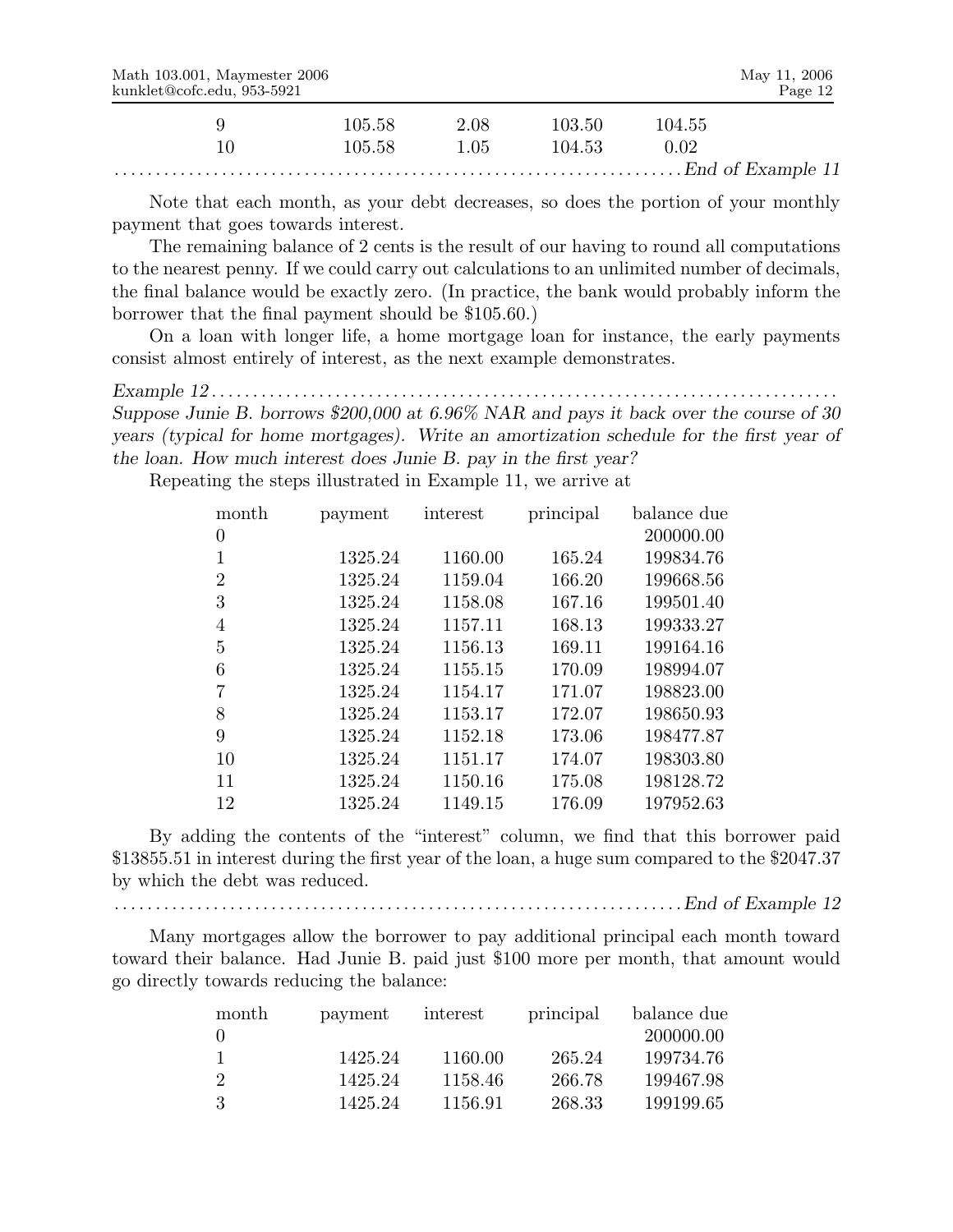| 4  | 1425.24 | 1155.36 | 269.88 | 198929.77 |
|----|---------|---------|--------|-----------|
| 5  | 1425.24 | 1153.79 | 271.45 | 198658.32 |
| 6  | 1425.24 | 1152.22 | 273.02 | 198385.30 |
| 7  | 1425.24 | 1150.63 | 274.61 | 198110.69 |
| 8  | 1425.24 | 1149.04 | 276.20 | 197834.49 |
| 9  | 1425.24 | 1147.44 | 277.80 | 197556.69 |
| 10 | 1425.24 | 1145.83 | 279.41 | 197277.28 |
| 11 | 1425.24 | 1144.21 | 281.03 | 196996.25 |
| 12 | 1425.24 | 1142.58 | 282.66 | 196713.59 |
|    |         |         |        |           |

Doing this for a year, Junie B. paid \$1200 more, but reduced her debt by \$3286.41; that's \$1239.08 above the total principal \$2047.33 in the earlier table. The extra \$39.08 can be explained by lower interest payments each month, due to lower balances. If she continues to pay the extra \$100 a month she'll pay off her debt more than five years ahead of time and save over \$62,000 in interest charges, as we'll see in the next examples.

Example 13 . . . . . . . . . . . . . . . . . . . . . . . . . . . . . . . . . . . . . . . . . . . . . . . . . . . . . . . . . . . . . . . . . . . . . . . . . . . . If Junie B. in Example 12 continues to pay \$1425.24 per month, how many payments will be necessary to pay off her debt?

To find the required number of payments, we need to find the number  $n$  that satisfies the  $P$ -to- $R$  equation

$$
\$200000 = \$1425.24 \frac{1.0058^n - 1}{1.0058^n * .0058}.
$$

There's no integer (whole number) n which satisfies this equation. We could find the approximate solution by trial and error, but that could take a long time, and we have the tools for finding the answer rather quickly.

To solve for  $n$ , first get rid of the fraction by multiplying both sides by the denominator  $1.0058<sup>n</sup> * .0058$ . The result is

$$
200000*.0058*1.0058n = 1425.24(1.0058n - 1).
$$

Simplify 200000 ∗ .0058 to 1160 and distribue the 1425.24 across the parentheses on the right:

$$
1160 * 1.0058n = 1425.24 * 1.0058n - 1425.24.
$$

Now add 1425.24 to both sides and collect up the  $1.0058<sup>n</sup>$  terms:

$$
1425.24 = (1425.24 - 1160) * 1.0058n.
$$

Divide by the coefficient of  $1.0058^n$ :

$$
\frac{1425.24}{1425.24 - 1160} = 1.0058^n.
$$

Take the logarithm of both sides, keeping in mind the rule  $\log A^n = n \log A$ ,

$$
\log\left(\frac{1425.24}{1425.24 - 1160}\right) = n \log 1.0058
$$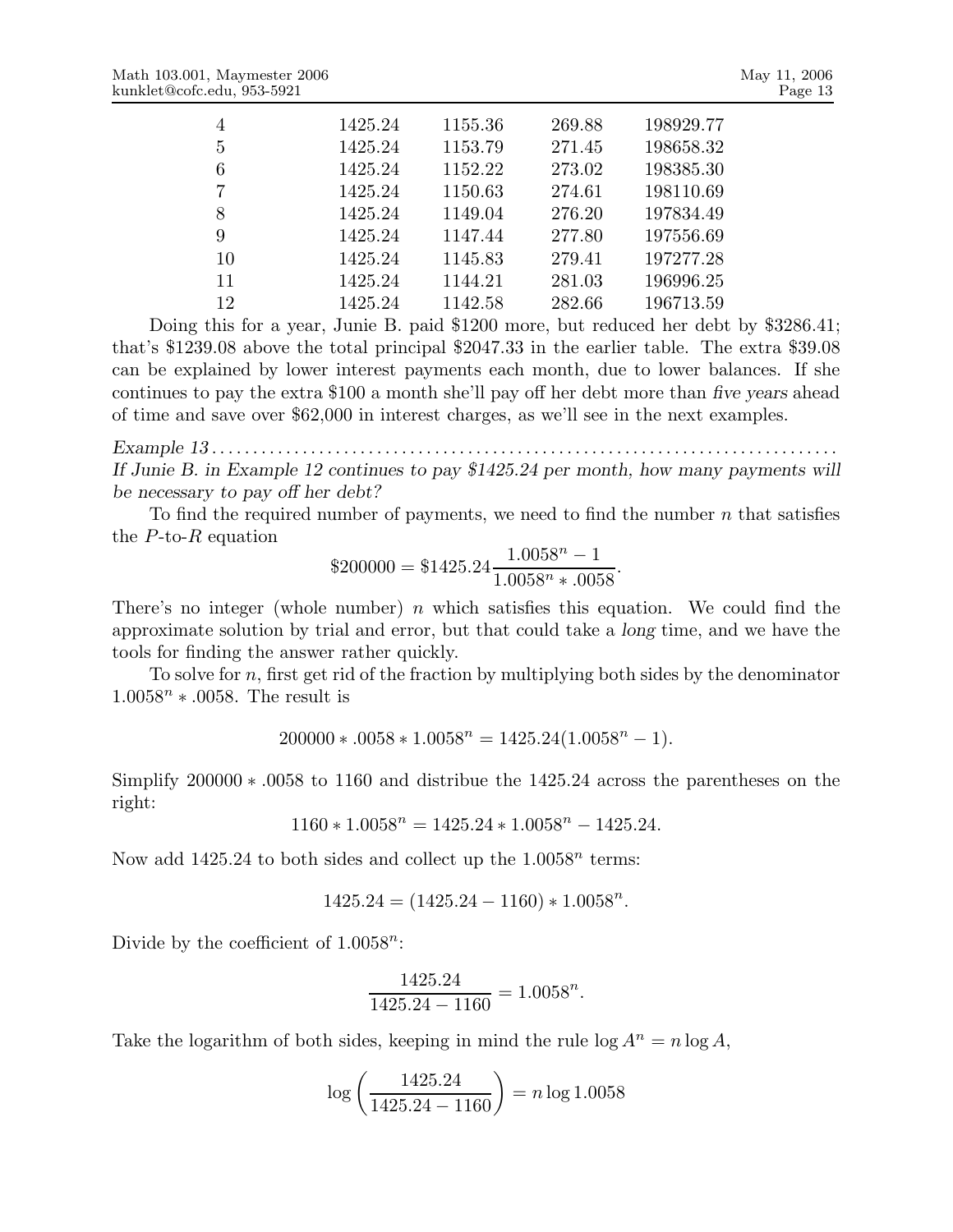and divide by log 1.0058:

$$
n = \frac{\log\left(\frac{1425.24}{1425.24 - 1160}\right)}{\log 1.0058} = 290.74688\dots
$$

In words, if Junie B. pays \$1425.24 per month, 290 payments will leave her owing money to her lender, and 291 payments will leave the lender owing her. To eliminate the debt exactly, she can make 290 \$1425.24 payments and then a 291th payment of a lesser amount. If she does this, she'll pay off her 30-year mortgage 69 months ahead of schedule.

. . . . . . . . . . . . . . . . . . . . . . . . . . . . . . . . . . . . . . . . . . . . . . . . . . . . . . . . . . . . . . . . . . . . .End of Example 13

The result from the last example can be generalized to a formula for finding  $n$  when P, R, and i are known:

$$
n = \frac{\log\left(\frac{R}{R - Pi}\right)}{\log(1 + i)}
$$

Example 14 . . . . . . . . . . . . . . . . . . . . . . . . . . . . . . . . . . . . . . . . . . . . . . . . . . . . . . . . . . . . . . . . . . . . . . . . . . . . If Junie B. pays \$1425.24 per month for 290 months towards her debt, what will be the size of her 291th payment? How much interest will she have paid over the life of her loan?

To find this, we'll first figure what she still owes after making the 290th payment. Compare the future values (on the date of the 290th payment) of \$200000 and 290 payments of size \$1425.24. The \$200000 has future value

 $F = $200000 * 1.0058^{290} = $1070047.53$ 

while the future value of the 290 payments is

$$
F = \frac{\$1425.24(1.0058^{290} - 1)}{.0058} = \$1068988.39
$$

After her 290th payment, Junie B.'s debt will be \$1070047.53 − \$1068988.39 = \$1059.14. Her 291th payment will occur one month later, by which time her \$1059.14 debt will have grown with interest to

$$
$1059.14(1.0058)^{1} = 1065.28.
$$

Junie B.'s total payments were 290 ∗ \$1425.24 + \$1065.28 = \$414384.88. Since her debt was originally \$200000, she paid \$214384.88 in interest. Comparing this with 360 ∗ \$1325.24 − \$200000 = \$277086.40, we see that paying the extra \$100 a month for 290 months saved her \$62701.52 in interest!

. . . . . . . . . . . . . . . . . . . . . . . . . . . . . . . . . . . . . . . . . . . . . . . . . . . . . . . . . . . . . . . . . . . . .End of Example 14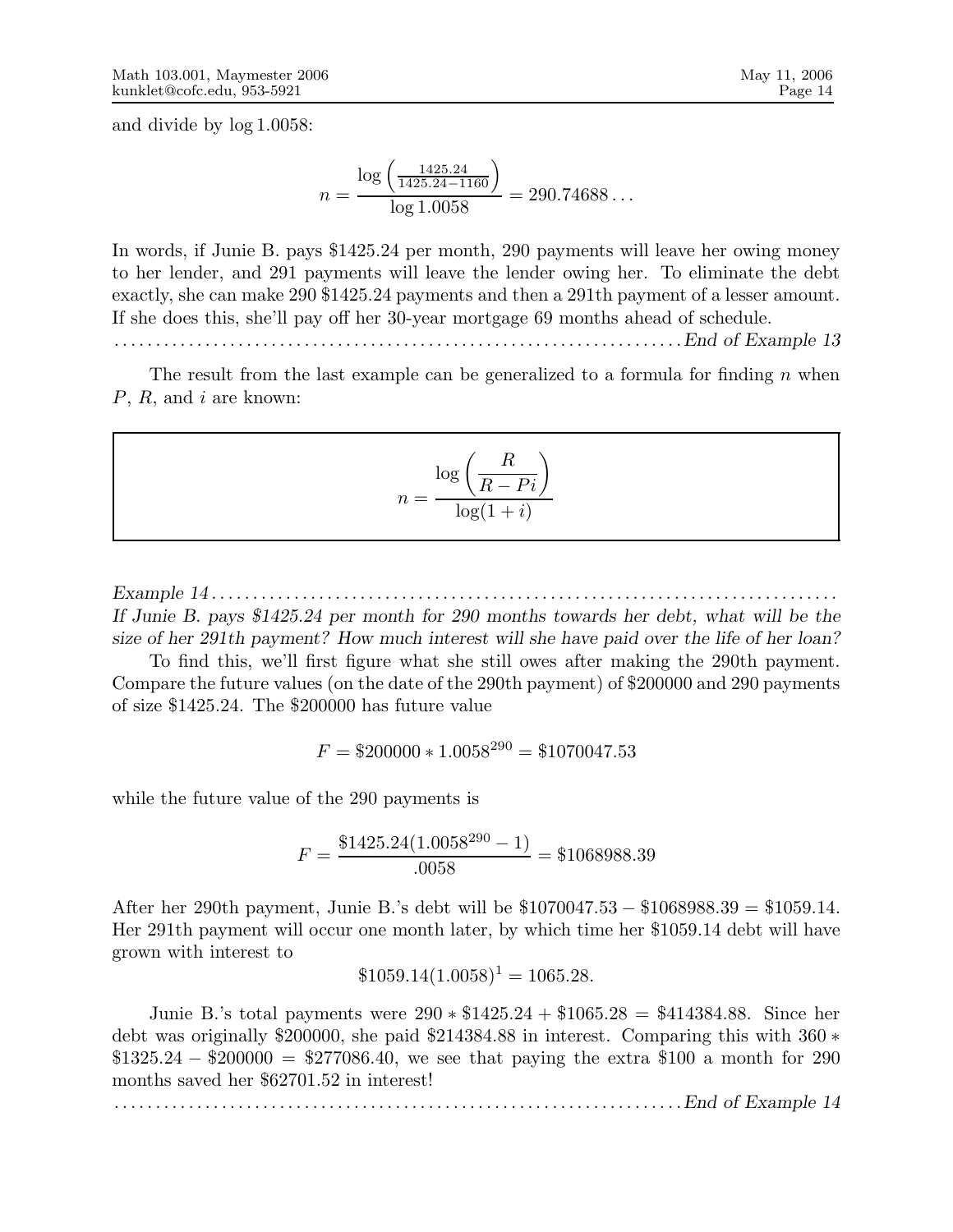Note that Junie B.'s last payment of \$1065.28 is approximately her payment size  $$1425.24$  times the decimal part of n:

$$
\$1065.28\approx\$1425.24*.74688=\$1064.48.
$$

In other words her owing "290.74688... payments size \$1425.24" means that the 291th partial payment is approximately 74.688% of \$1425.24. The difference between \$1065.28 and \$1064.48 above is not due to round off errors in the calculations. The product of R and the decimal part of  $n$  is genuinely different from, but approximately equal to, the true final payment. The nearness of the two is due to a fact from calculus; namely that, when a is any real number and i is close to zero,  $\frac{(1+i)^a-1}{i} \approx a$ .

## Credit Card Debt

Credit card debt differs from, say, a car loan or home mortgage in that the loan is "open-ended." That is, the borrower is under no obligation to pay off the balance in regularly scheduled payments or by a fixed date in time. However, the same rules of compounding interest apply in the long term; interest is computed at some fixed rate  $i$ per month, and the borrower's debt rises or falls depending on the size of each month's payment.

(In the short term, for periods of time less than one compounding period, credit card balances and interest-bearing bank accounts accrue interest by the rule of "simple interest," the familiar but otherwise useless " $I = PRT$ " formula. This means that when you make purchases on credit or deposit money in your account between the days of the month when your bank computes interest (so that your balance has varied over the interest period), the bank figures interest as i times your average daily balance over the interest period.)

Example 15 . . . . . . . . . . . . . . . . . . . . . . . . . . . . . . . . . . . . . . . . . . . . . . . . . . . . . . . . . . . . . . . . . . . . . . . . . . . . Jimbo Jones has a balance of \$5000 on his EarthBank Visa, which charges 18% NAR compounded monthly. To reduce his debt, Jimbo makes no further purchases with this card and pays a variable amount each month to EarthBank. Suppose he pays \$100, \$175, \$200, and \$180 for the first four months, and then pays \$25 per month (the minimum allowable payment) for the next two months. Find his balance after each payment.

Although Jimbo's loan is not "amortized" (i.e., paid back in equally sized payments) his balance sheet for these six months looks almost exactly like an amortization table, with the exception that the payment differs from month to month. Start with an intial balance of \$5000 and use  $i = .18 \div 12 = .015$ .

| month          | payment | interest | principal | balance due |
|----------------|---------|----------|-----------|-------------|
| $\overline{0}$ |         |          |           | 5000.00     |
|                | 100.00  | 75.00    | 25.00     | 4975.00     |
| $\overline{2}$ | 175.00  | 74.63    | 100.37    | 4874.63     |
| 3              | 200.00  | 73.12    | 126.88    | 4747.75     |
| $\overline{4}$ | 180.00  | 71.22    | 108.78    | 4638.97     |
| 5              | 25.00   | 69.58    | $-44.58$  | 4683.55     |
| 6              | 25.00   | 70.25    | $-45.25$  | 4728.80     |

As in our earlier tables, the interest in any row is always  $i$  times the previous month's balance, the principal (the amount by which his debt is reduced) is always the payment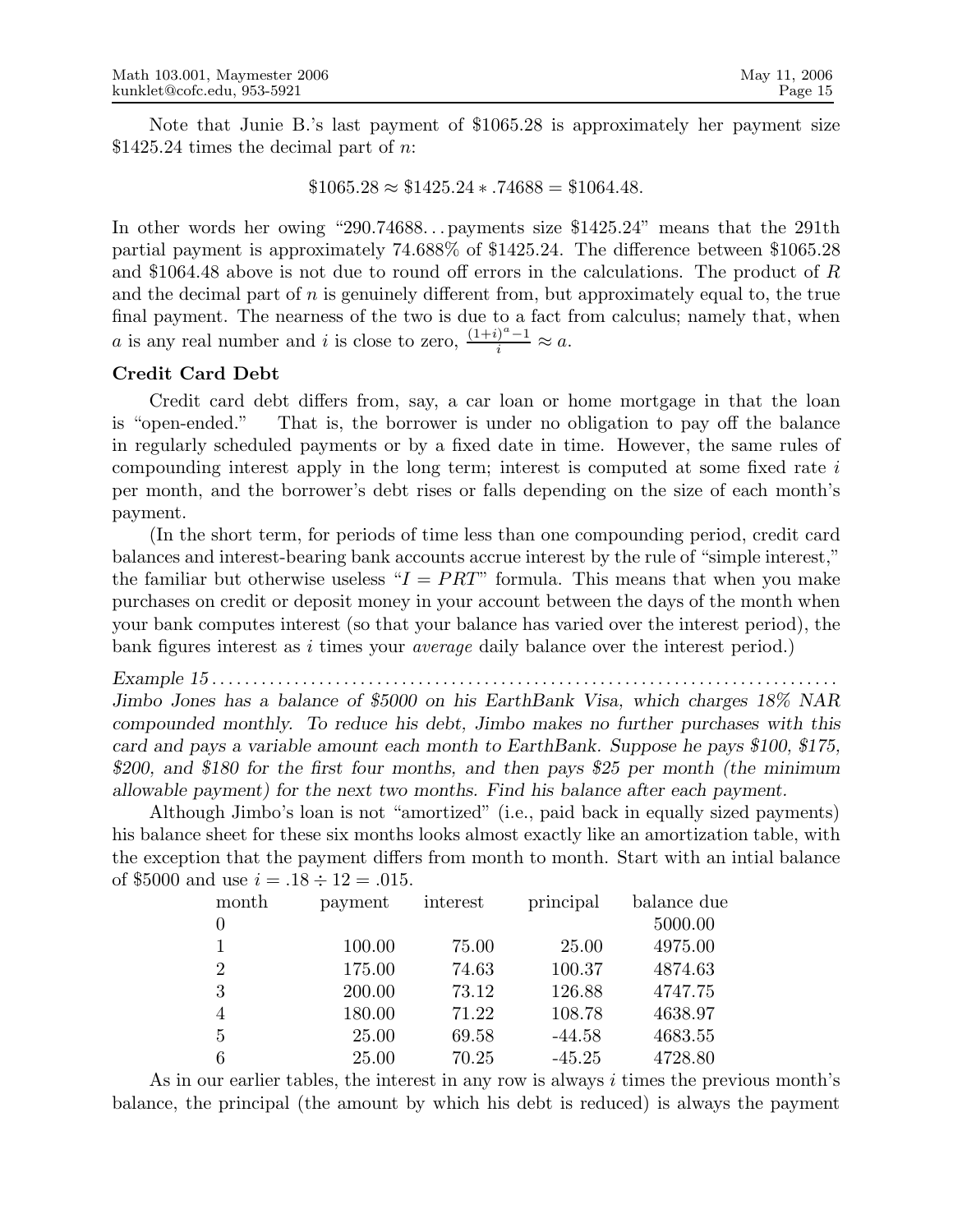minus the interest owed, and the balance is always last month's balance minus this month's principal. Notice that, since the interest due depends on last month's balance and is independent of the size of the payment, the higher the payment, the greater the principal. Jimbo was reducing his debt until months 5 and 6, when his payment wasn't enough to cover the interest owed those months. In this case, the principal is negative, and his debt rose, by \$44.58 in month 5 and by \$45.25 in month 6.

. . . . . . . . . . . . . . . . . . . . . . . . . . . . . . . . . . . . . . . . . . . . . . . . . . . . . . . . . . . . . . . . . . . . .End of Example 15

It is not unusual for a credit card company to require a "minimum payment" that's less than the interest owed that month, so that the borower's debt rises. This is a way for the card company to increase the size of its loan to the cardholdrer; ultimately, this means more interest paid to the lender, which, after all, is how the lender makes its money.

Example 16 . . . . . . . . . . . . . . . . . . . . . . . . . . . . . . . . . . . . . . . . . . . . . . . . . . . . . . . . . . . . . . . . . . . . . . . . . . . . Jimbo Jones from Example 15 decides to pay \$200 per month toward his debt on his EarthBank Visa. What will be his debts after 25 payments?

Although we could complete an balance sheet for the next 25 months, and find the answer in the 25th row, it's easier to compare the future values of \$5000 and of 25 payments of size \$250.

The future value of the \$5000 is

$$
F = \$5000 * 1.015^{25} = \$7254.73
$$

while the future value of the 25 payments is

$$
F = \frac{\$200(1.015^{25} - 1)}{.015} = \$6012.60.
$$

After his 25th payment, Jimbo's debt will be \$7254.73−\$6012.60 = \$1242.13. Even though his total payments were  $25 * $200 = $5000$ , his debt was reduced only by \$3757.87 due to the interest charged to his account.

. . . . . . . . . . . . . . . . . . . . . . . . . . . . . . . . . . . . . . . . . . . . . . . . . . . . . . . . . . . . . . . . . . . . .End of Example 16

Example 17 . . . . . . . . . . . . . . . . . . . . . . . . . . . . . . . . . . . . . . . . . . . . . . . . . . . . . . . . . . . . . . . . . . . . . . . . . . . . How many payments of \$200 per month would it take for Jimbo to pay off his \$5000 debt? Using the " $n = \ldots$ " formula earlier, we find that when  $P = 5000$  and  $R = 200$ ,

$$
n = \frac{\log\left(\frac{200}{200 - 5000 \times .015}\right)}{\log(1.015)} = 31.56799...
$$

This means that, if Jimbo pays \$200 per month, 31 payments will leave him owing money to his card company, and 32 payments will leave the company owing him. To eliminate his debt exactly, he can make 31 \$200 payments and then a 32nd payment of approximately  $\$200*.56799 = \$113.60.$ 

. . . . . . . . . . . . . . . . . . . . . . . . . . . . . . . . . . . . . . . . . . . . . . . . . . . . . . . . . . . . . . . . . . . . .End of Example 17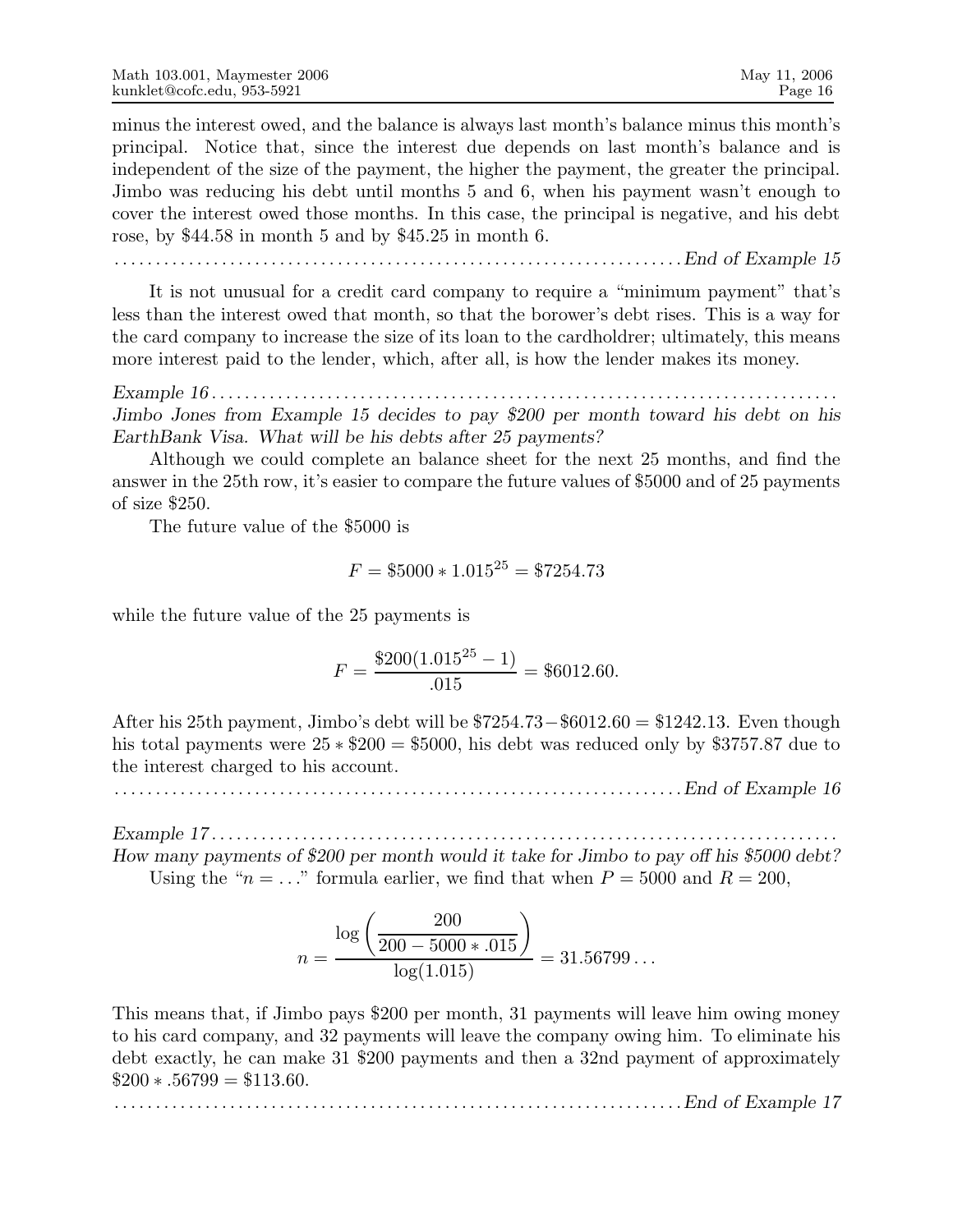## Problems

With these formulas, we can solve a wide variety of problems involving interest. A good first step is to identify which of the variables  $P, F, R, N, i$  you've given and which of these you're being asked to find. That by itself will almost finish the simpler problems. Remember that the only variables which stand for dollar amounts are  $P, F$ , and  $R$ . Always do your calculations with i expressed in decimal form, e.g.,  $25\% = 0.25$ .

- 1. If \$5000 is invested in an account paying 12% NAR compounded monthly, what will be the balance in the account after 4 years? After 8 years? After 12 years? 16 years?
- 2. \$100 is deposited in an account paying 5% NAR compounded semiannually. After 3 years the balance is transferred to an account paying 6% NAR compounded quarterly. What is the balance 7 years after making the transfer?
- 3. What amount, deposited today at 7.08% NAR compounded monthly will result in \$10,000 after 15 years?
- 4. I anticipate needing \$10,000 in 7 years for a down payment on a house. If the best savings account I can find pays a effective annual yield of 11%, how much must I deposit today to reach my goal?
- 5. I wish to save \$10,000 in 7 years by making monthly deposits into an account that pays 9% NAR compounded monthly. How much must I deposit?
- 6. Bank A pays its depositors an NAR of 5.1% compounded quarterly, while Bank B pays NAR 5.04% compounded monthly. Calculate the effective annual yield at each bank. Which bank gives a better deal?
- 7. If you have a choice between saving your money in one account that pays NAR 15% compounded semiannually and another paying NAR 12% compounded daily, which should you choose?
- 8. A bank advertises that it pays 5.0625% effective annual yield. If it compounds interest twice a year, what NAR is it using? (Hint:  $(1 + i)^2 = 1.050625$ .)
- 9. A bank advertises that it pays 5.25% effective annual rate. If it compounds interest once a month, what NAR is it using in its calculations?
- 10. One share of qwerty.com's stock was worth \$22.00 on Jan 1, 1998. On Jan 1, 2002, the same share was worth \$54.50. What was the stock's average annual rate of growth?
- 11. One share of yuiop.com's stock was worth \$22.00 on Jan 1, 1995. On Jan 1, 1998, the same share was worth only \$15.00. What was the stock's average annual rate of decline?
- 12. If a home in Charleston was worth \$50,000 in 1987, and the same home was worth \$225,000 in 2001, what was the average annual rate of growth of the value of the house?
- 13. Verify the factoring rules by multiplying out the left side.
	- a.  $(x-1)(x^4+x^3+x^2+x+1) = x^5 1$ b.  $(x-1)(x^5 + x^4 + x^3 + x^2 + x + 1) = x^6 - 1$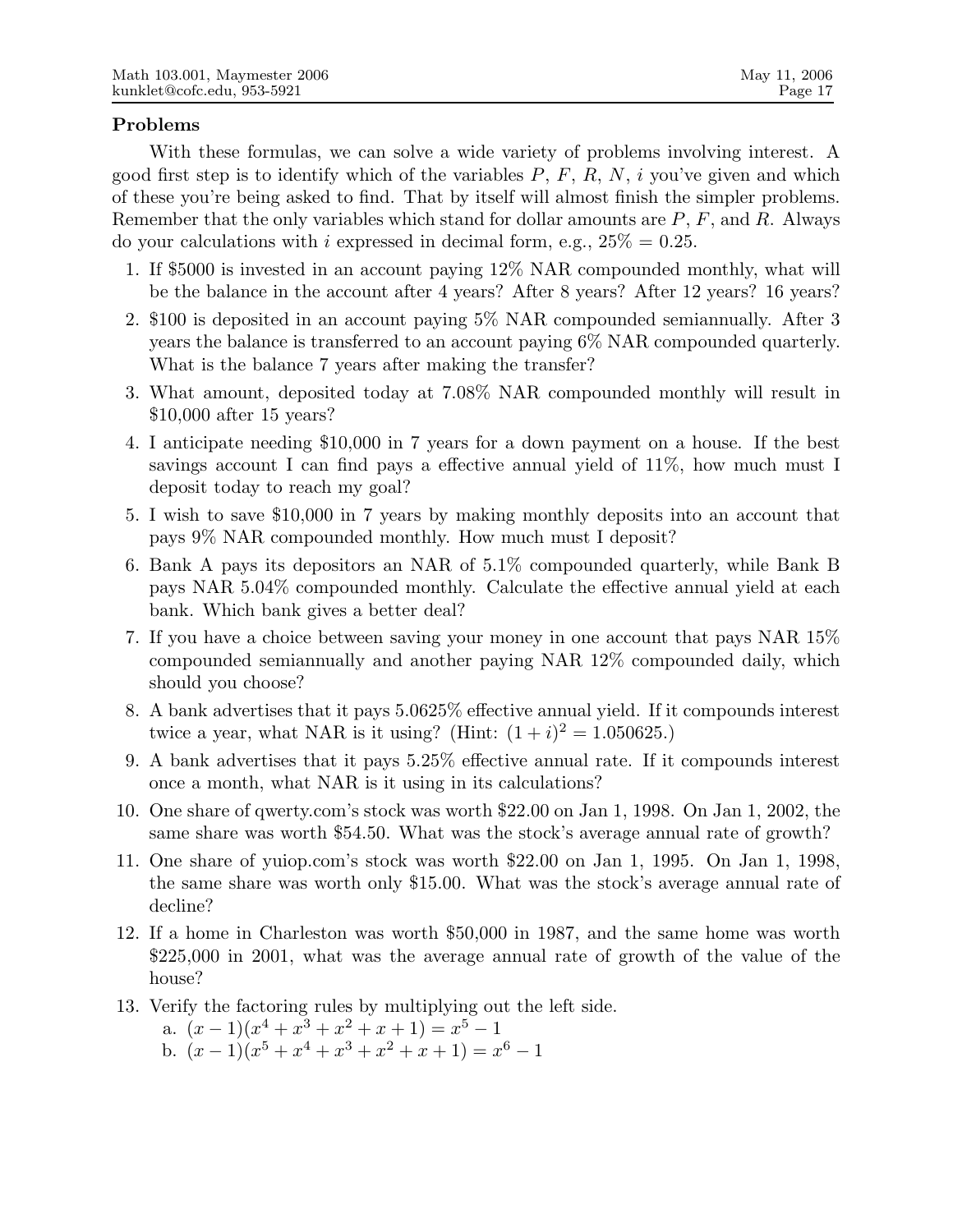- 14. Find the sums a.  $2 + 2 * 1.05 + 2 * 1.05^{2} + \cdots + 2 * 1.05^{100} = ?$ b.  $2 * 1.05^{100} + 2 * 1.05^{101} + \cdots + 2 * 1.05^{200} = ?$
- 15. Find the sums

a.  $2 + 2 \times 2 \cdot 1 + 2 \times 2 \cdot 1^2 + \dots + 2 \times 2 \cdot 1^{99} + 2 \times 2 \cdot 1^{100} = ?$ c.  $2 - 2 \times 2 \cdot 1 + 2 \times 2 \cdot 1^2 - \cdots - 2 \times 2 \cdot 1^{99} + 2 \times 2 \cdot 1^{100} = ?$ 

- 16. If I save \$150 each quarter year in an account that pays 4% NAR compounded quarterly, how much will I have accumulated after 40 payments?
- 17. If I invest \$100 each month in an account paying 5.4% NAR compounded monthly, how much will I have accumulated in ten years?
- 18. How much must I deposit today in an account paying NAR 7% compounded annually in order to make 50 yearly withdrawals of \$1000, beginning in one year?
- 19. How much must I deposit today in an account paying 6% NAR compounded annually in order to make 40 yearly withdrawals of \$750, beginning in one year?
- 20. To ensure an income for your aged mother, you wish to deposit money today in an account paying 9% NAR compounded monthly and allow her to make monthly withdrawals of \$150 for the next ten years, beginning next month. How much must you deposit today to achieve this?
- 21. You are about to deposit a check in your mother's account that will give her the income described in Problem 20, when she tells you that she won't need the the money for another 3 years. How much should you deposit today to ensure her an income of \$150 for ten years, beginning 3 years later than originally planned?
- 22. Your mother's needs are the same as explained in Problem 21, but you decide to save for her income by monthly deposits instead of one lump sum. How much should you deposit in her account each month for the next three years to guarantee her \$150 per month for ten years?
- 23. At the birth of your first child, you decide to start saving for her college education. How much should you deposit each month in an account paying 3.96% NAR compounded monthly in order to save \$50,000 in 18 years?
- 24. How much must I deposit today in an account paying 6% NAR compounded quarterly in order to make 25 yearly withdrawals of \$1000, beginning one year from the initial deposit?
- 25. If I deposit \$120.00 a month for 60 months into an account that pays 4.8% NAR compounded monthly, how much money is in my account two years after my last deposit?
- 26. Suppose I deposit \$4000 into an account that pays 4.8% NAR compounded monthly. Five years later, I decide to withdraw the entire balance in 24 equal monthly withdrawls, begining in one month. What should be the size of my withdrawls?
- 27. A car buyer borrows \$10,000 at NAR 10.2% compounded monthly, and begins paying off the two-year loan one month later. Complete an amortization schedule for the first five months of the loan.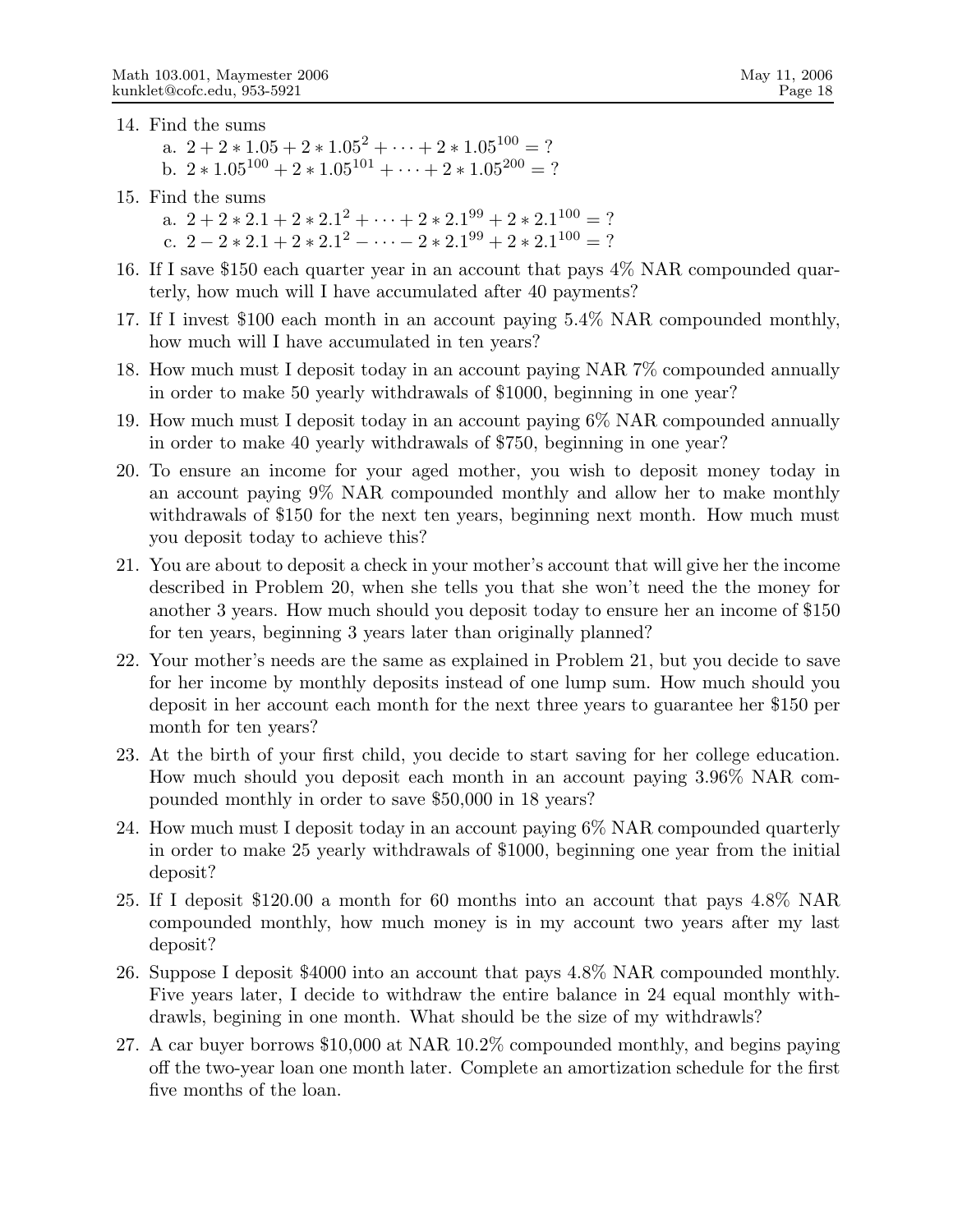- 28. If you borrow \$7000 at 12% NAR compounded monthly, what must be your monthly payments to pay off the loan
	- a. in 1 year? In 5 years? In 25 years? In 50 years?
	- b. Could the monthly payment ever be below \$70? Explain.
- 29. The State Lottery pays its winners 10 million dollars in 20 yearly installments of \$500,000, beginning today. If the current NAR available is 12% compounded annually, what is the present value of such a schedule of payments? (Or, what price could you fetch for a winning ticket?)
- 30. If I borrow \$5000 at 6% NAR compounded monthly and pay it back over 24 months, how much interest will I pay during the first 3 months? How much interest will I pay over the life of the loan? (Hint: it is not necessary to complete a 24 month amortization schedule to answer this second part.)
- 31. Suppose that you borrowed \$10,000 at 8.7% NAR compounded monthly to be repaid over ten years. After paying for five years, you now wish to increase your monthly payments so that the loan will be paid off in two more years. What are the sizes of your monthly payments during the first five years and the last two years? (Hint: at any time, the remaining balance on your loan is the present value of the remaining payments.)
- 32. A homeowner is paying \$1000 a month on a 30-year mortgage at 7.2% NAR compounded monthly. He has 240 payments to go. What does he still owe?
- 33. A college student has \$20,000 in student loans at 6.99% NAR compounded monthly to be paid back over 10 years. After making payments for eight years, the former student comes into some money and wishes to pay off the remaining balance on the loan. What lump sum payment will pay off the loan two years early? (Hint: you do not need to complete an 8 year amortization schedule to answer this question.)
- 34. If the student in Problem 33 pays off her loan two years earlier as suggested, how much interest will she save? That is, how much interest will she have paid over the eight years of the loan, and how much interest would she have paid had she paid the money back in ten years as originally planned?
- 35. A firsttime car buyer borrows \$7000 on a one-year loan at 6% NAR compounded monthly. After three payments, the buyer realizes that he cannot afford to pay off the loan so quickly, so he contacts the bank, which agrees to let him pay off the remaining balance in two years, still at 6% compounded monthly. What was the size of his first three payments, and what was the size of his last 24 payments?
- 36. See the last example. If Jimbo Jones makes 31 montly payments of size \$200 to his credit card company, what should be the exact size of the 32nd payment in order to eliminate his debt? Hint: what will be his debt immediately after making the 31st payment?